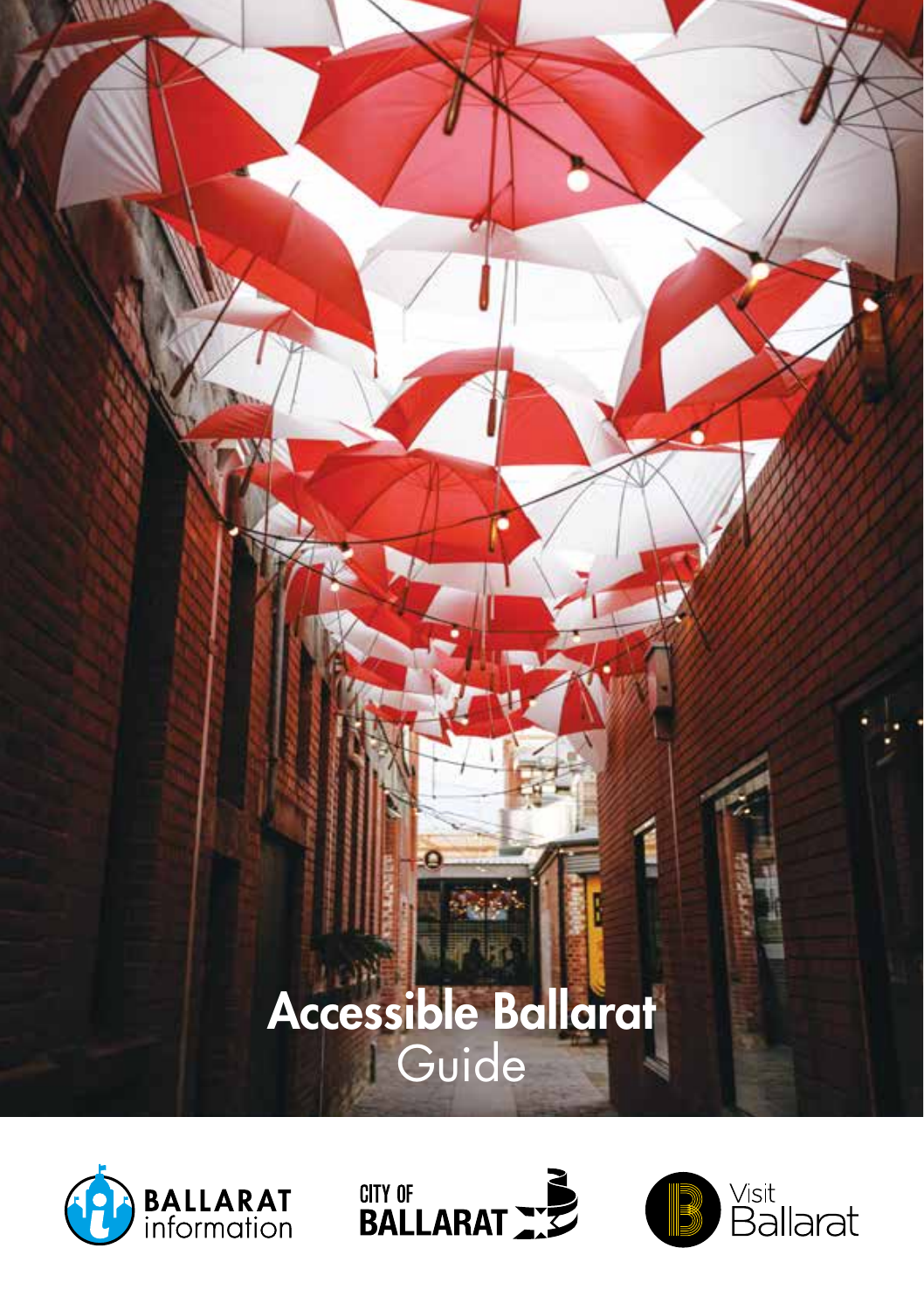## Table of contents

| Shopping and entertainment |    |
|----------------------------|----|
| <b>Attractions</b>         |    |
| Dining                     | 14 |
| Accommodation              | 19 |
| <b>Public Amenities</b>    | 25 |

The City of Ballarat respectfully acknowledges the Wadawurrung and Dja Dja Wurrung people – traditional custodians of the land on which we live and work.



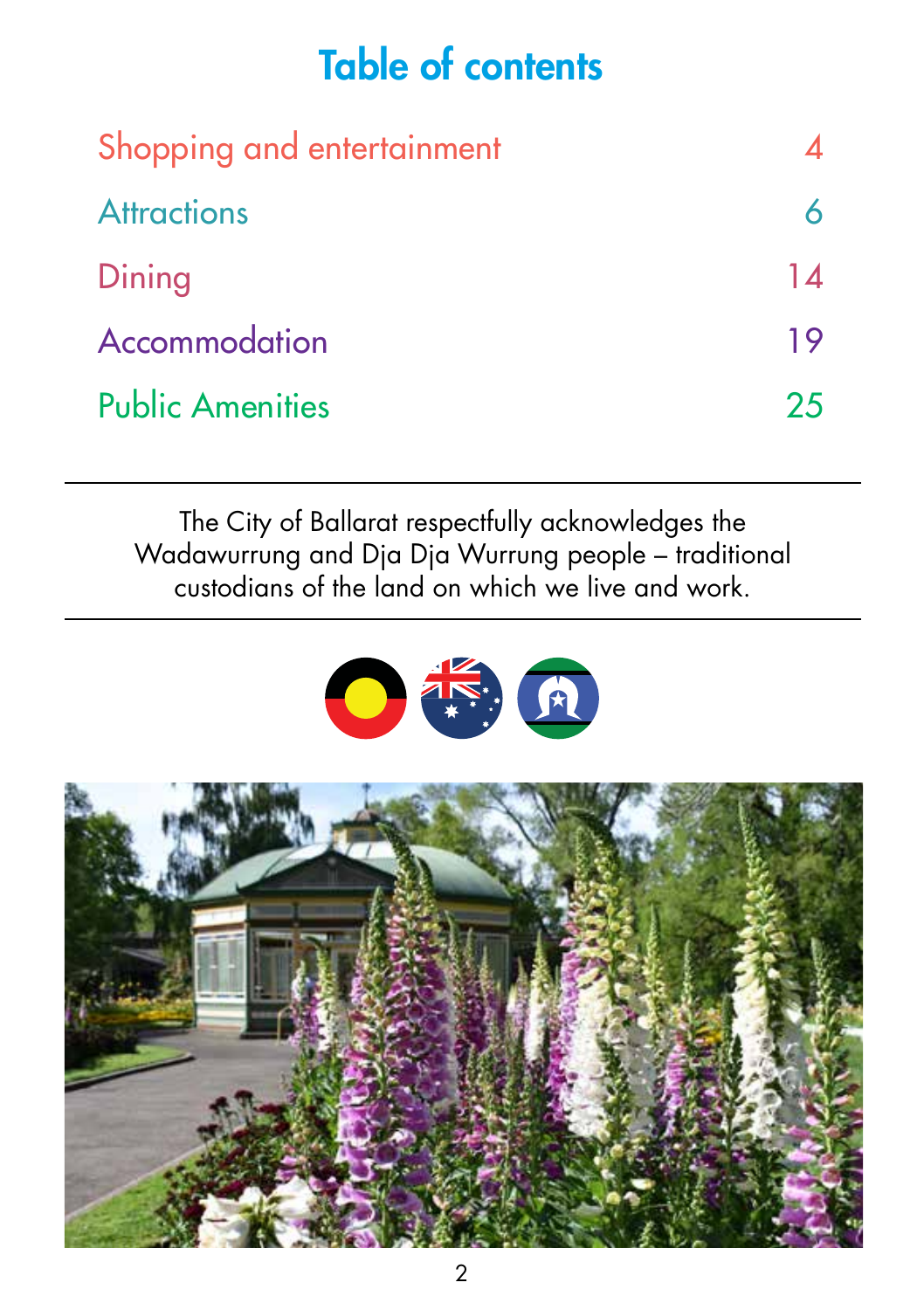### Accessible Tourism in Ballarat

Ballarat continues to have a strong commitment to providing a high level of accessible facilities including accommodation, cafes and restaurants, play spaces, gardens, attractions, and sport and recreation venues.

In addition, the city's facilities are scalable which allows the region to cater for larger groups of travellers with a disability and/or sporting groups or major events.

The city offers a wide range of activities and experiences for people with a disability, including adaptive sporting opportunities.

The following information is provided courtesy of inclusive tourism advocate TravAbility and is based on a 2019 audit of a selection of Ballarat properties. Please check with the operator/s in advance to ensure your requirements are met.

#### Useful contact numbers

City of Ballarat: 5320 5500 CDC Ballarat: 5331 7777 V/Line: 1800 800 007 Ballarat Taxis: 131 008 TTY: 9619 2727 Emergency: 000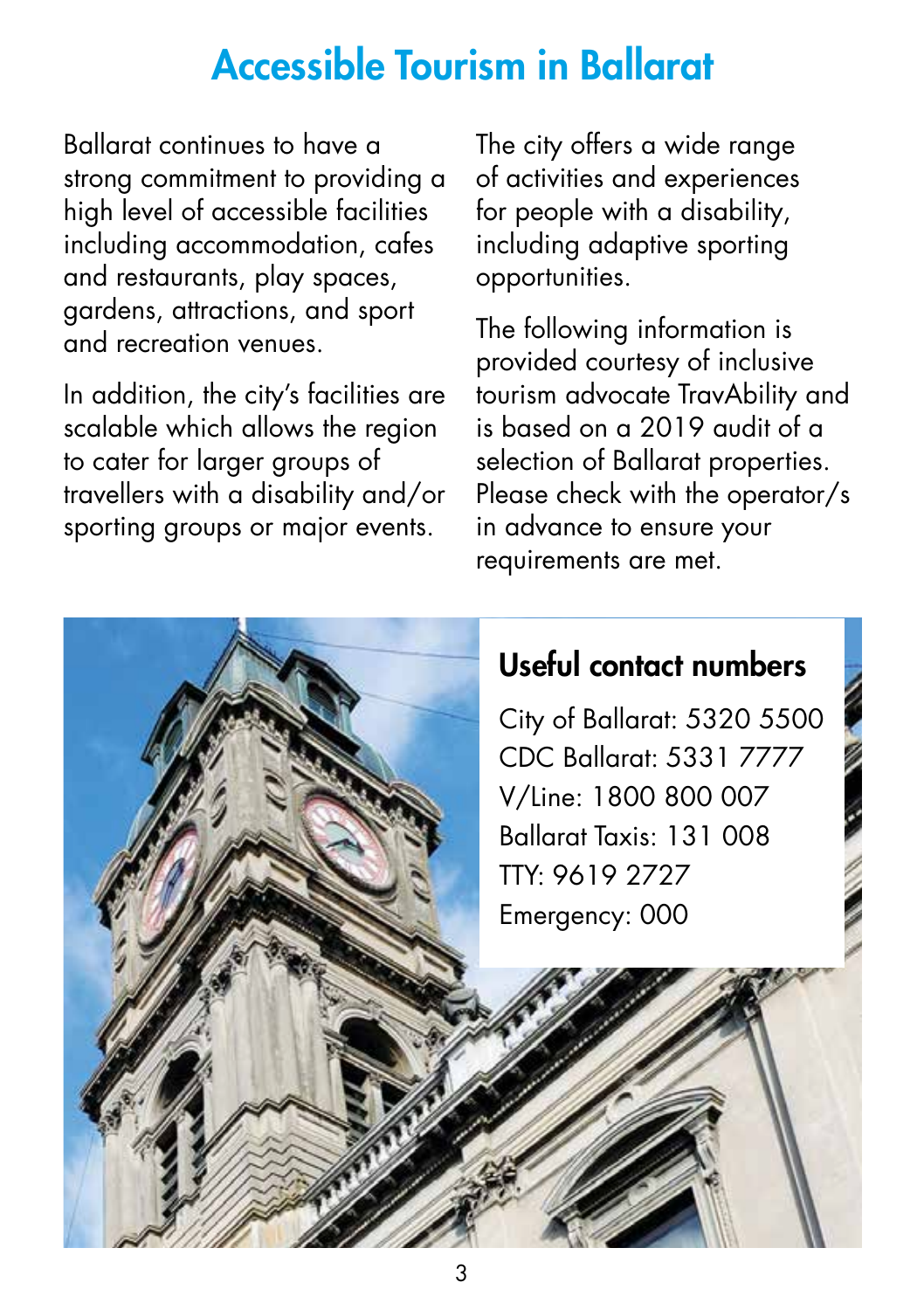# Shopping and entertainment

### Stockland Wendouree

Corner of Norman Street and Gillies Street, Wendouree

- Single-level shopping centre
- Wide level access to all stores
- **O** Disabled parking close to entrances
- Accessible toilets, parents' room and sensory quiet room
- Adult change room with a full area hoist and the toilet is a left-hand transfer against the wall
- **Motorised scooters and** wheelchairs available at no cost from Centre Management
- **Centre website contains full** accessibility information



### Central Square

18 Armstrong Street South, Ballarat

- **•** Three-level shopping centre
- **C** Key entrances via Myer on Sturt Street, via Target on Doveton Street, and via a long sloping ramp in Armstrong Street
- Escalators and lifts to access each level
- Accessible toilet on the ground floor

#### Bridge Mall

Sturt Street, Ballarat

- Flat and accessible throughout
- Accessible toilet in Alfred Walk with push button entry and locking, left-hand transfer and side rails
- **Accessible parking in both** Little Bridge Street and Curtis **Street**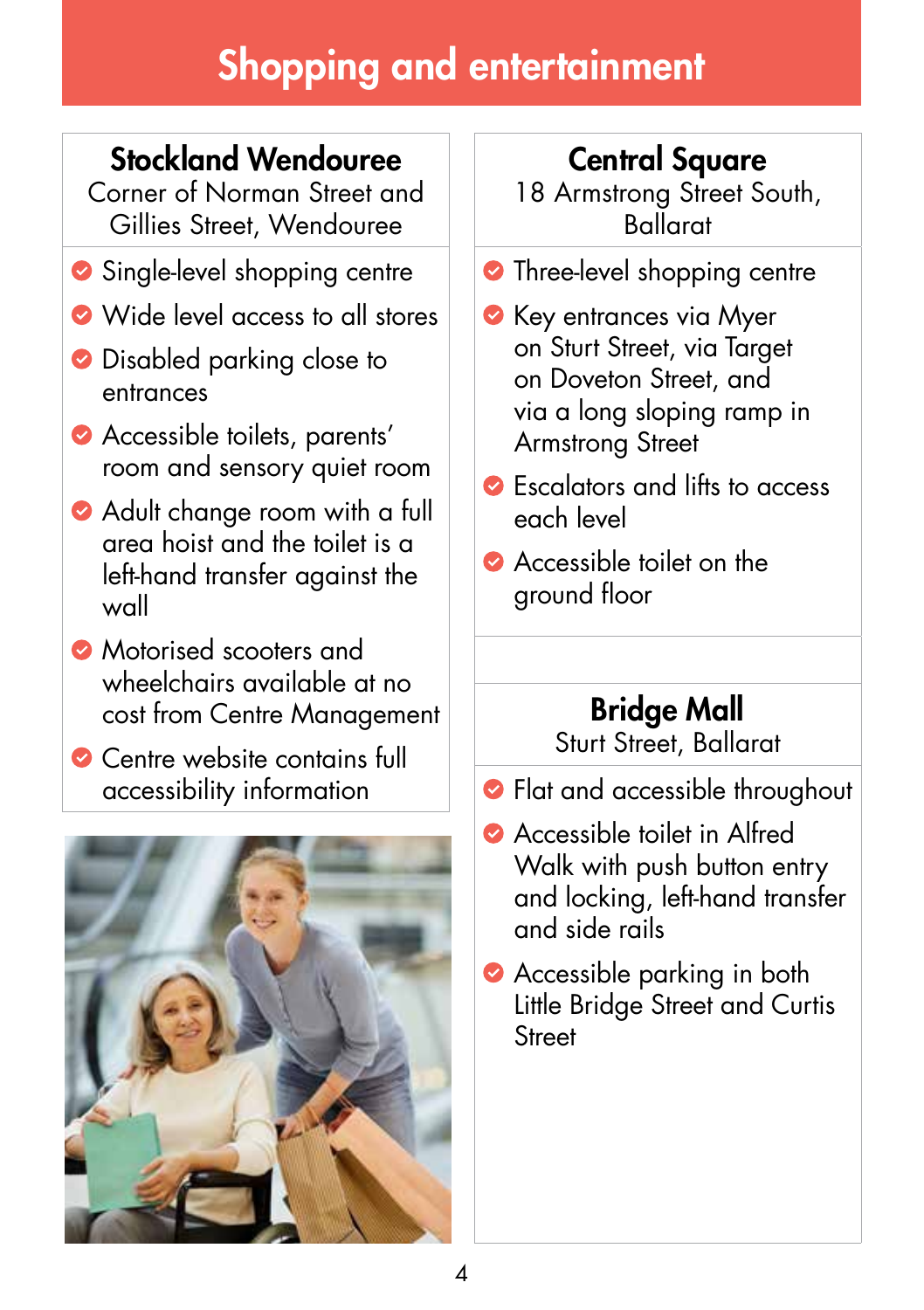# Shopping and entertainment

### Showbiz Cinema

Delacombe Town Centre

- Single level throughout
- **C** Entry via ramp
- Open captions available
- Audio description sessions
- **C** Lighter and quieter sessions
- **Accessible toilets**
- **Accessible seating**



Regent Cinemas 49 Lydiard Street North, Ballarat

- **S** Full wheelchair access throughout and designated wheelchair positions in each cinema
- All levels serviced by an elevator (including Gold Class)
- Accessible toilet on the ground floor with side and rear handrails and a padded backrest
- Open captions available
- Sensory-friendly films and cry baby sessions

Overwrought Gallery 3409 Midland Highway, Blampied

- **S** Entry to the shop through wide doorway. The shop is well laid out with clear space throughout
- Outdoor garden is flat with fine hard packed crushed rock pathways. Clear space between all exhibits
- **Picnic table on the terrace** outside the showroom and in the garden with one open side allowing wheelchair users to sit forward-facing at the tables
- **•** Toilet facility with a wide doorway and wide internal space. Peninsula type toilet with 38cm high seat, no handrails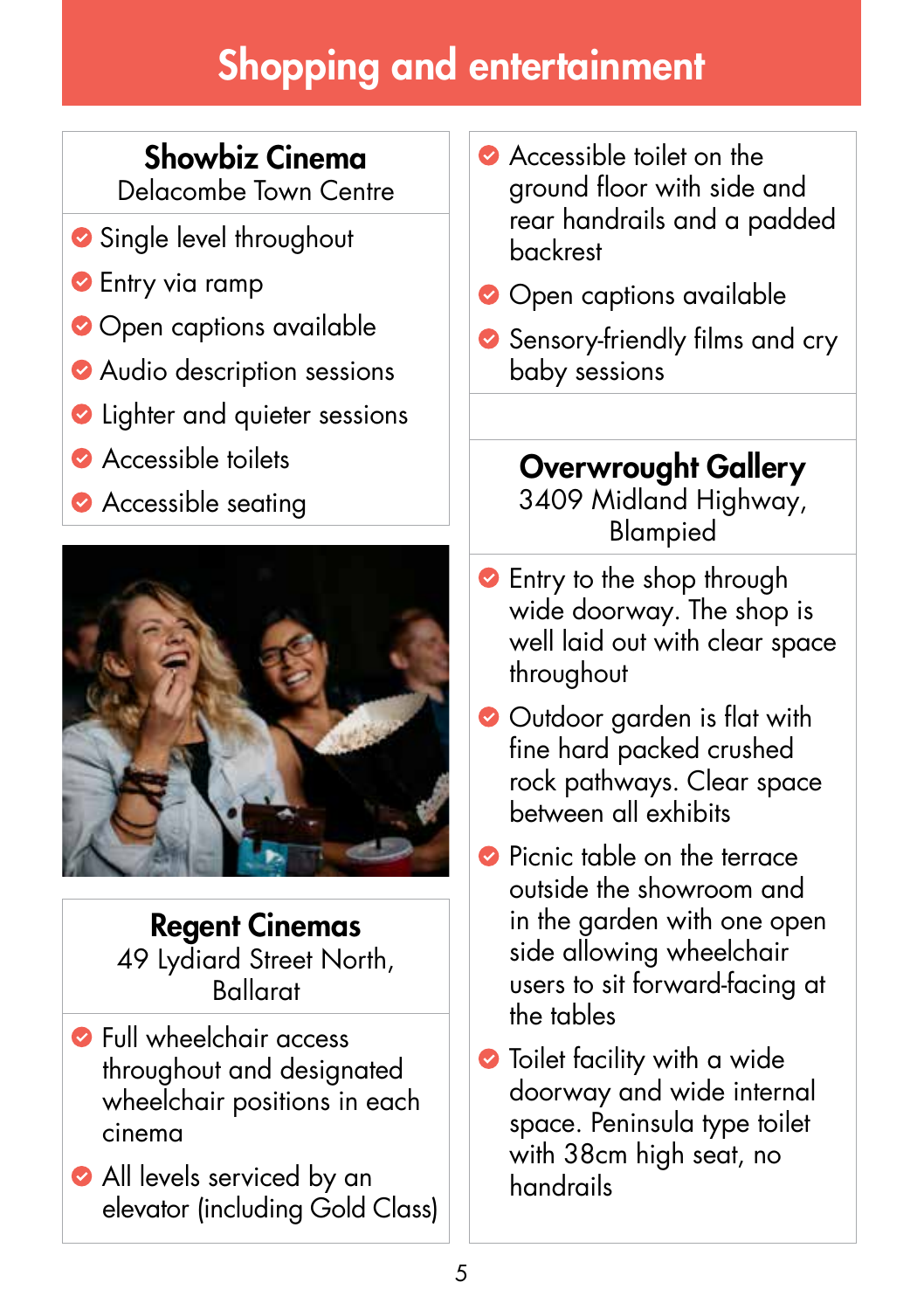#### Mars Stadium 725 Creswick Road, Ballarat

- Adjoins the North Ballarat Sports Club
- **O** Designated disabled parking in the sports club car park
- ◆ Variety of seating options for patrons with a disability
- In front of the sports club is a raised section that caters for wheelchair patrons and single accompanying guest. These seats are elevated and access is gained either through the sports club or a ramp inside the gate
- **Accessible toilets inside the** gate and within the sports club
- A portable Marveloo Adult Changing Facility inside the gate services the stadium's major events
- On the eastern side of the ground, in front of a grass hill, is a series of ground level accessible seating locations. They are located between groups of four fixed seats and would suit families or groups
- The western stand has designated disability seating locations that are raised with ramp access. Each location has two companion seats
- **C** Disabled toilet facilities at the western stand

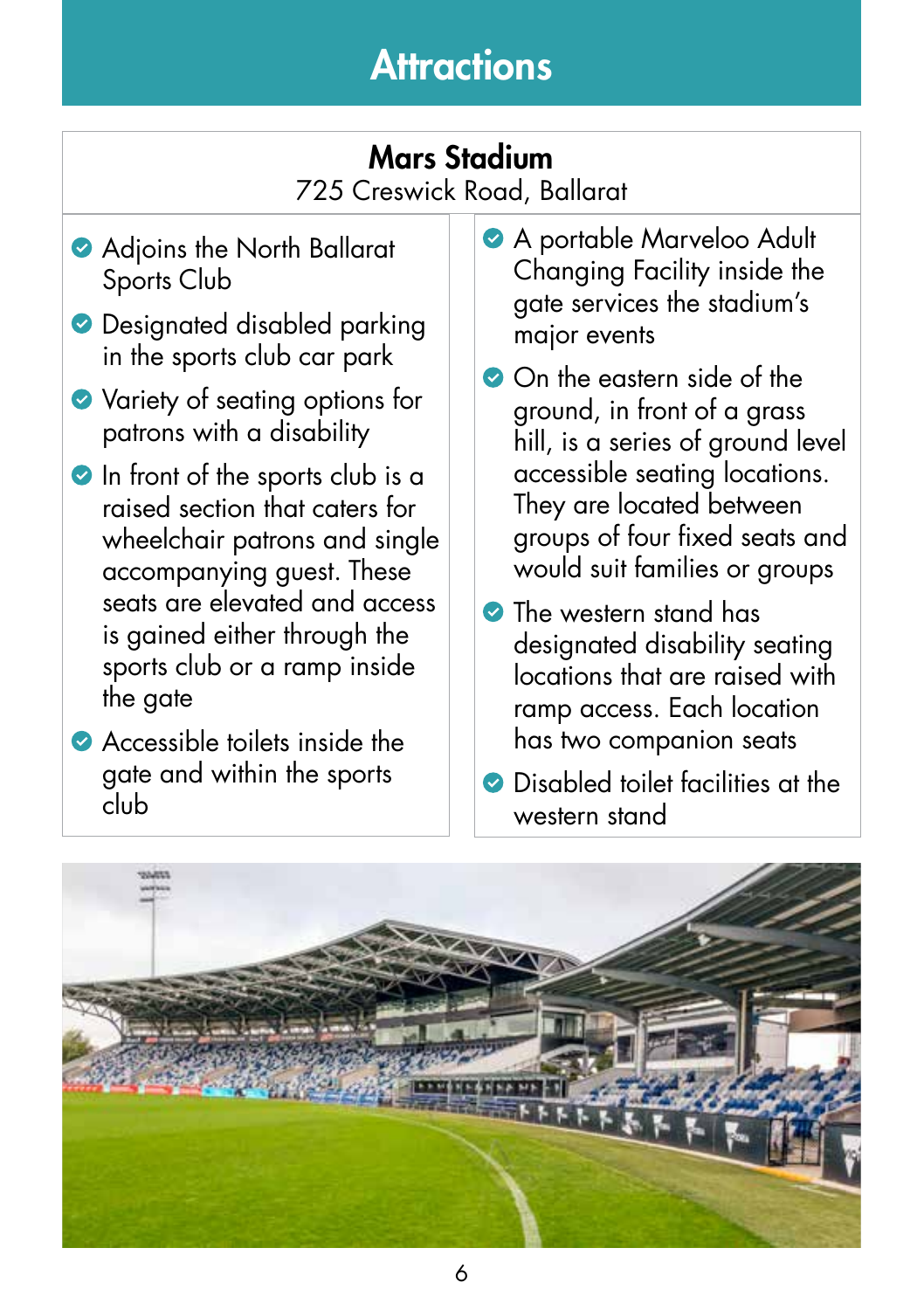

Art Gallery of Ballarat 40 Lydiard Street North, Ballarat

- **C** Level entry from Lydiard Street via self-opening doors
- Accessible toilet on the ground floor
- **Hearing augmentation** equipment is available
- Small elevator services the two levels
- **Q** Large power wheelchairs and mobility scooters may require the service elevator to gain access to the second level
- All spaces are large and easy to navigate



#### Ballarat Aquatic and Lifestyle Centre

Prince of Wales Recreation Reserve, Gillies Street North, Lake Gardens

- **•** Disabled parking at the front and side of building
- 50-metre and multipurpose pools with ramped entry
- Portable hoist available for use in any pool
- **•** Three pool wheelchairs, four accessible toilets and shower facilities, and a full Adult Changing Facility with table and ceiling hoist
- **Hearing augmentation** equipment available
- Cafe has full ramped access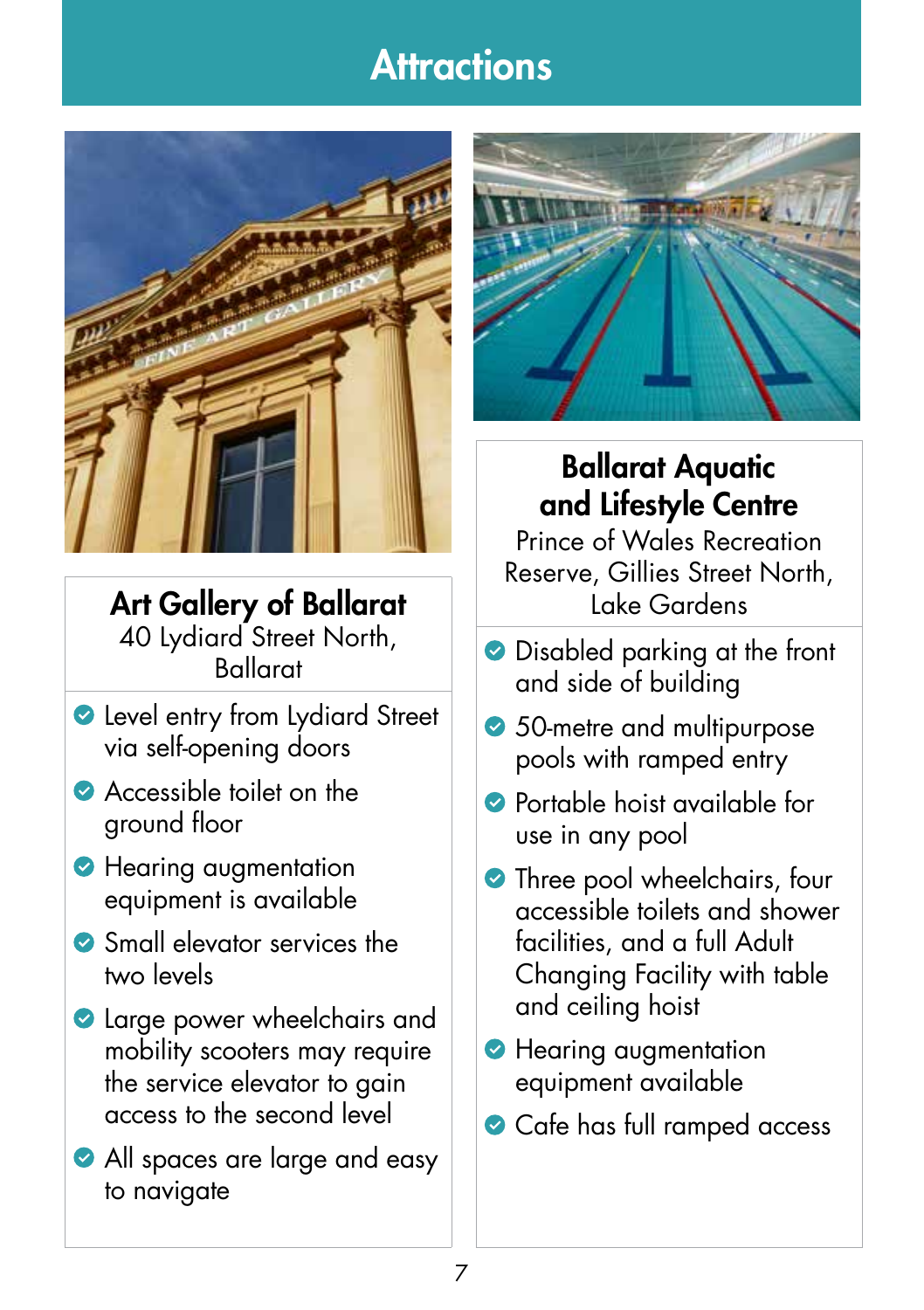### Ballarat Botanical Gardens

114 Gillies Street North, Lake Wendouree

- **O** Disabled parking at both ends of the garden. The parking bays at the Nursery Drive end have an extended area behind them making them suitable for rear loading vans
- The terrain is flat, making it easily accessible to wheelchair and mobility device users as well as slow walkers
- **Path surfaces are either** asphalt or fine, hard packed red gravel
- Seating provided at regular intervals throughout the garden, as are wheelchairaccessible drinking fountains
- Accessible toilets at both ends of the garden adjacent to the disabled parking areas
- The Ballarat Botanical Gardens features sensory gardens

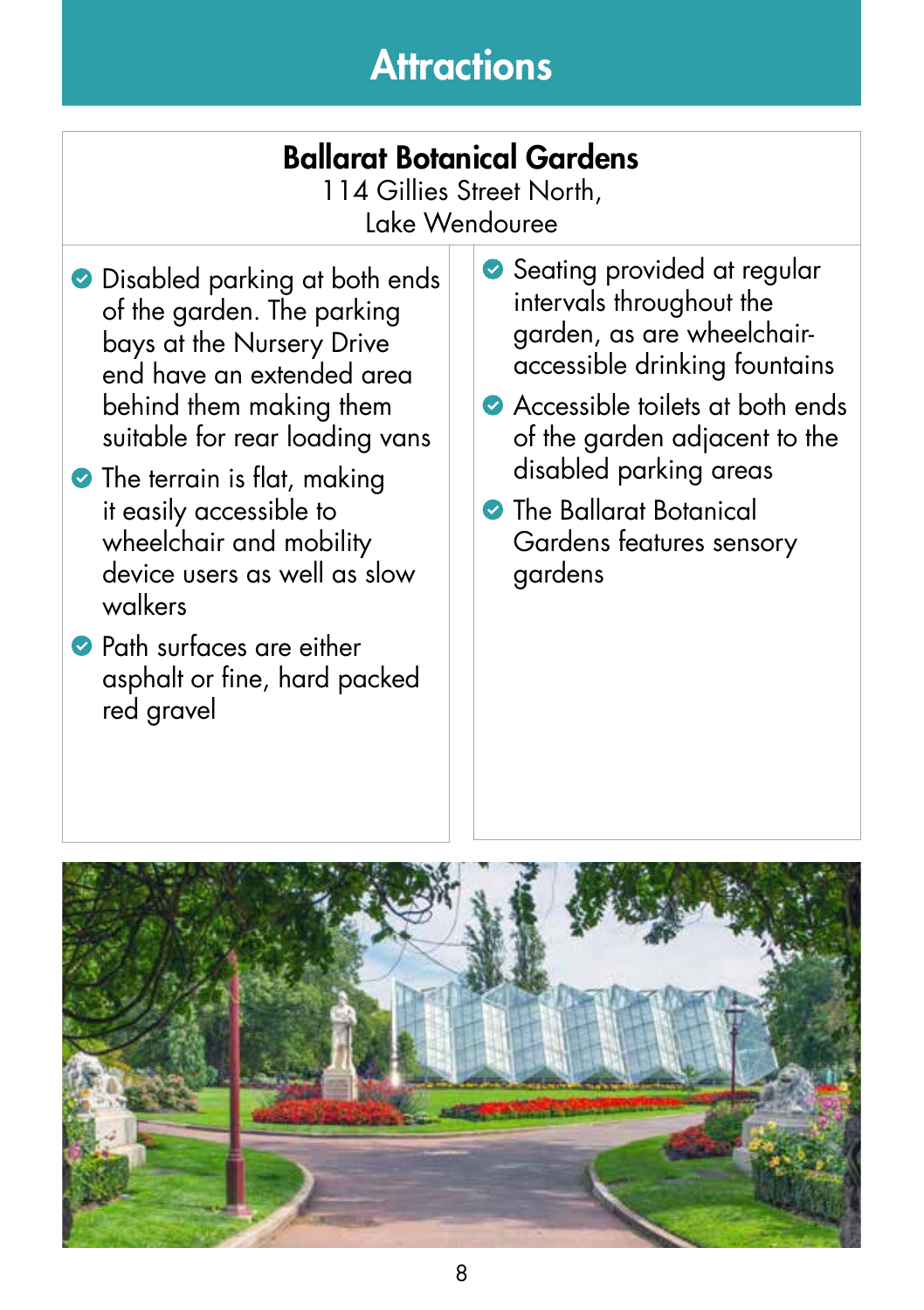## Ballarat Wildlife Park

250 Fussell Street, Ballarat East

- **O** Designated disabled parking spaces to the left of the main entry
- Car park is gravel and a sealed path leads to the ticket box
- The path to the right (after entry) is gently sloping to the koala observation area
- The pathway beyond the koala area is steeper and is best accessed via the lower ramp
- **All exhibits provide good** viewing over low walls, transparent fencing or glass panels
- The lower entry to the reptile house gives access to the crocodile viewing area
- Accessible toilet located behind the cafe in the reptile house. It contains a left-hand transfer toilet with side and rear bars, baby change table and basin with a lever mixer tap
- The cafe area (in the entry building) is accessed by a wooden ramp. The door swings out and can be difficult to open while remaining on the platform
- **Ample room in the cafe and a** choice of seating

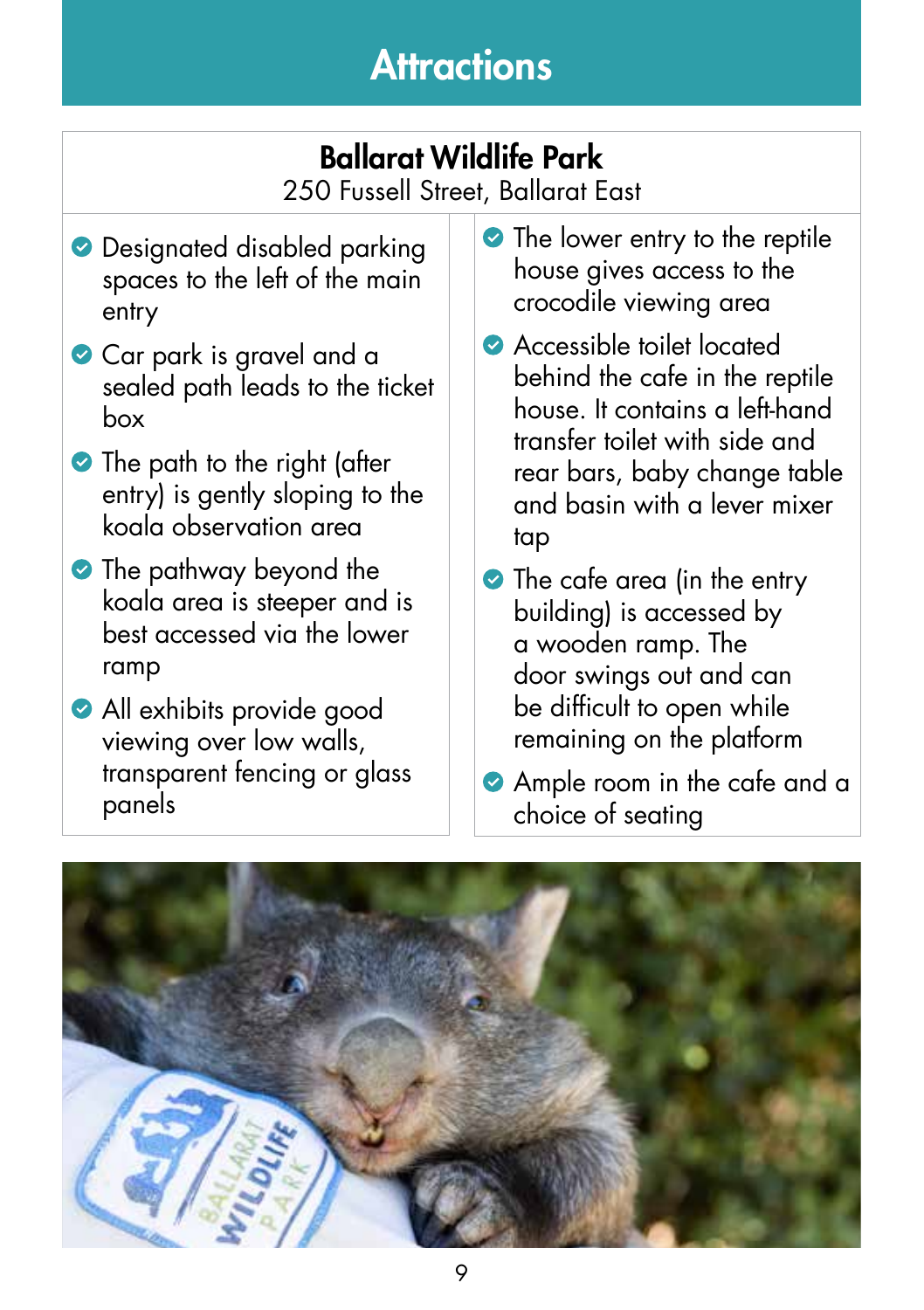### Sovereign Hill

Bradshaw Street, Ballarat

- **Entry to the main building** and ticket office is via a ramp at the front of the building
- Road and pathways through the site are gravel. The surface is fine with aggregate of less than 13mm and is hard packed
- All the paths are step-free
- **Main Street is a gentle slope** until the red brick chimney at the mine tour office, where the slope increases
- On the edges of Main Street are bluestone gutters. A boardwalk is in front of the shops on both sides of the road
- **Disabled parking bays in** front of the main building
- Wooden bridges give access to the boardwalk between each set of steps. Most of the shops have wide level doorways
- Accessible toilets are located behind the photographic studio, in the United States Hotel, next to the Fire Brigade, next to the main theatre in the entrance building and at the cafe
- **Accessibility information** including Auslan, Social Scripts and a downloadable PDF map available on the Sovereign Hill website

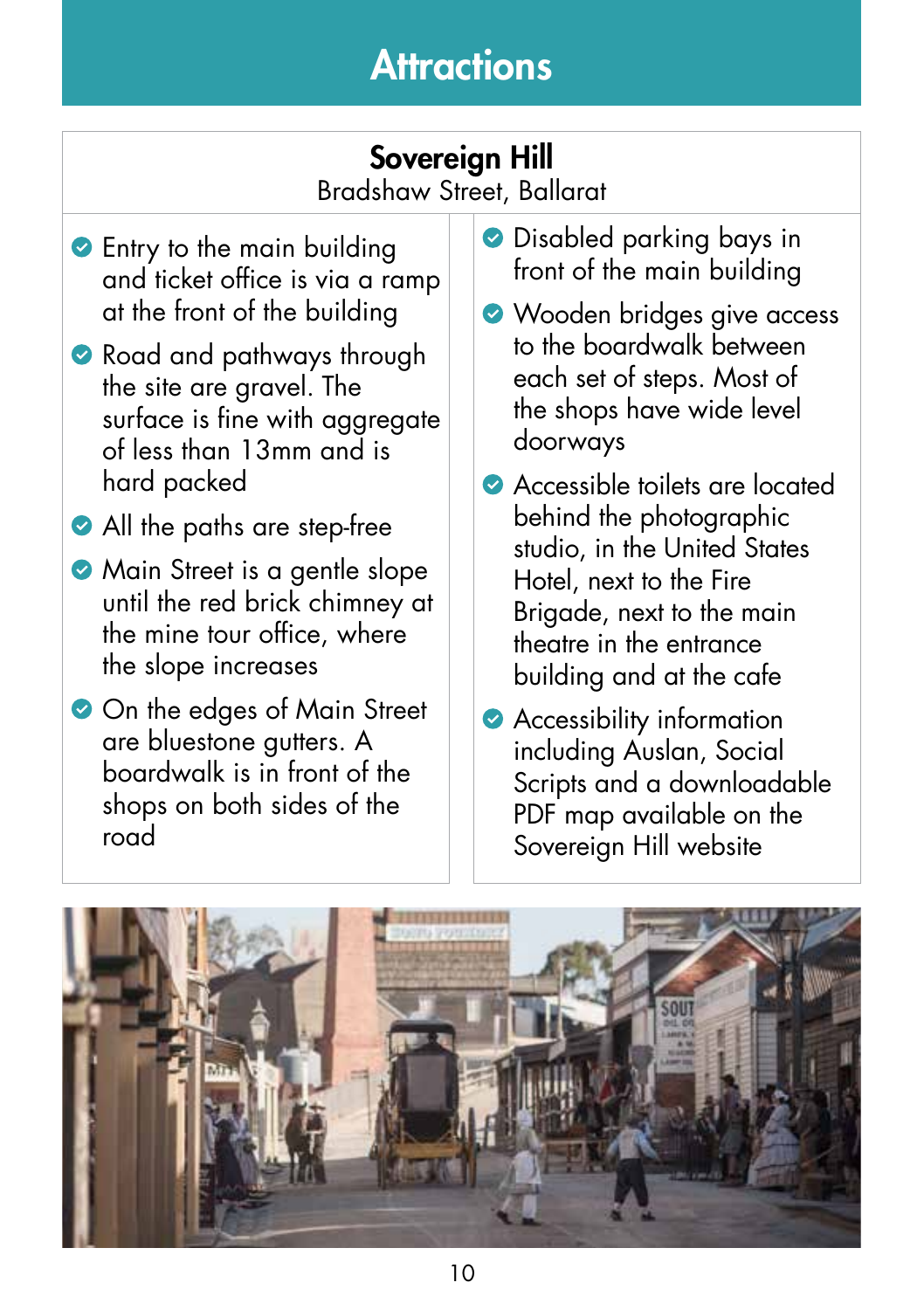#### Kryal Castle 121 Forbes Road, Warrenheip

- **Designated accessible car** parking close to the entrance
- **O** Double gates give level access to the grounds, however these are only available on request or by appointment
- The attraction's surface is paved stone throughout and relatively smooth, making it navigable by wheelchair users or visitors using mobility devices
- The tournament arena has good accessible viewing around the perimeter
- Ramps available to The Ale House and The Village Shop
- All buildings and exhibits have wide level doorways with good maneuvering internally. One exception is the Story of Kryal room, which has a 150mm step that is only suitable for ambulant visitors
- **The Tower, Wizard's** Workroom and The Dungeon are all multi-level buildings, with only the ground floor of each building being accessible
- **The Abbey Tavern function** centre has level entry and wheelchair access to the dancefloor

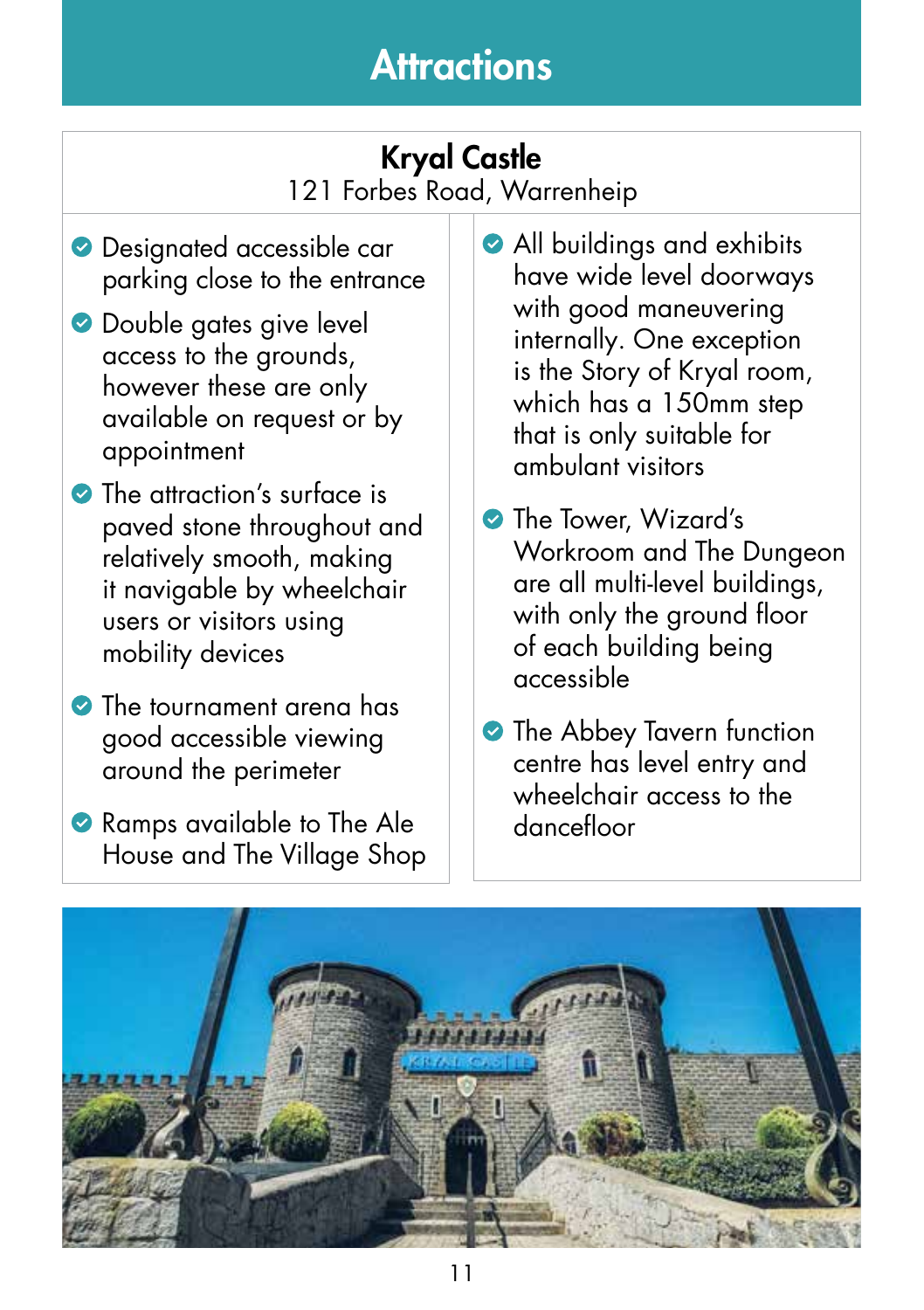

Creswick Woollen Mills Railway Parade, Creswick

- The entire mill building area is a flat concrete floor
- All of the corridors are wide and easy to navigate
- **•** Fonts on displays are large and easy to read
- All displays are positioned at one metre or less
- **Broad mesh fencing gives a** good view of the equipment, regardless of eye height
- Retail area is well laid out with multiple level displays
- Accessible toilet with side and rear grab rails and a padded backrest located off the main entrance
- Animal feeding area has ramp access



#### Victoria Park Inclusive Play Space

Oak Avenue, Newington

- **The site features sealed** pathways throughout, ramps to play equipment, and a variety of activities for all abilities including a large range of play panels for children with cognitive abilities
- **•** The playground includes both accessible toilets and an Adult Changing Place with a full service hoist
- **Accessible picnic facilities** throughout and accessible drinking fountains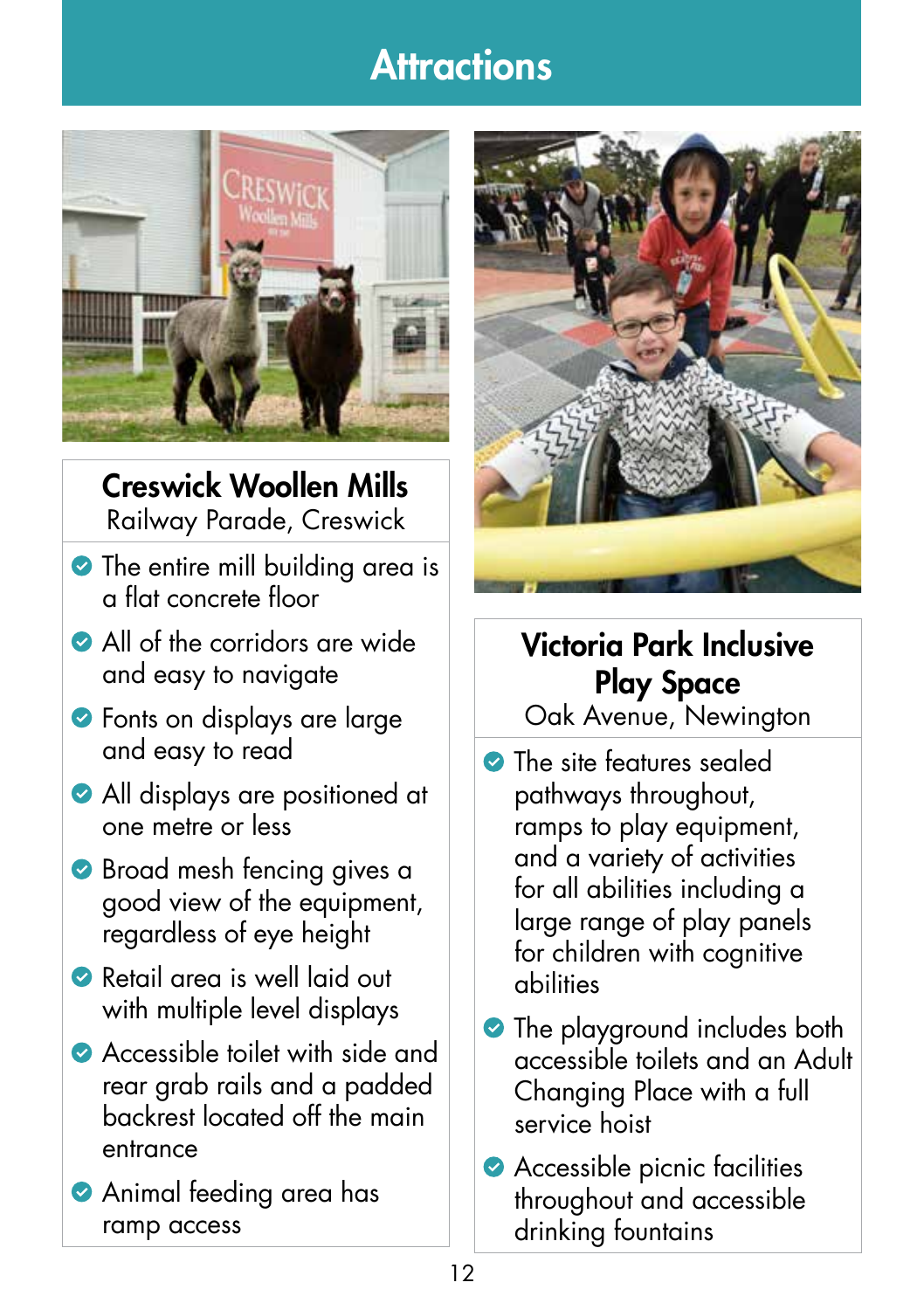### Eureka Centre

102 Stawell Street South, Ballarat East

- **O** Designated accessible parking in the main car park opposite the centre
- A gently sloping concrete path leads to the centre
- **Entry to the foyer is through** a wide self-opening door
- A ramp leads to the lower level exhibition space
- Accessible toilet on the upper level opposite reception with side and rear grab rails and a padded back rest
- The upper level of the 140seat theatre is accessible from opposite reception. Inside there is a large area for wheelchair users. The lower level is also accessible and four seats at either side of the theatre in the front row are removable to allow for wheelchair seating. The theatre is also equipped with hearing augmentation
- The displays and cafe have good circulation space

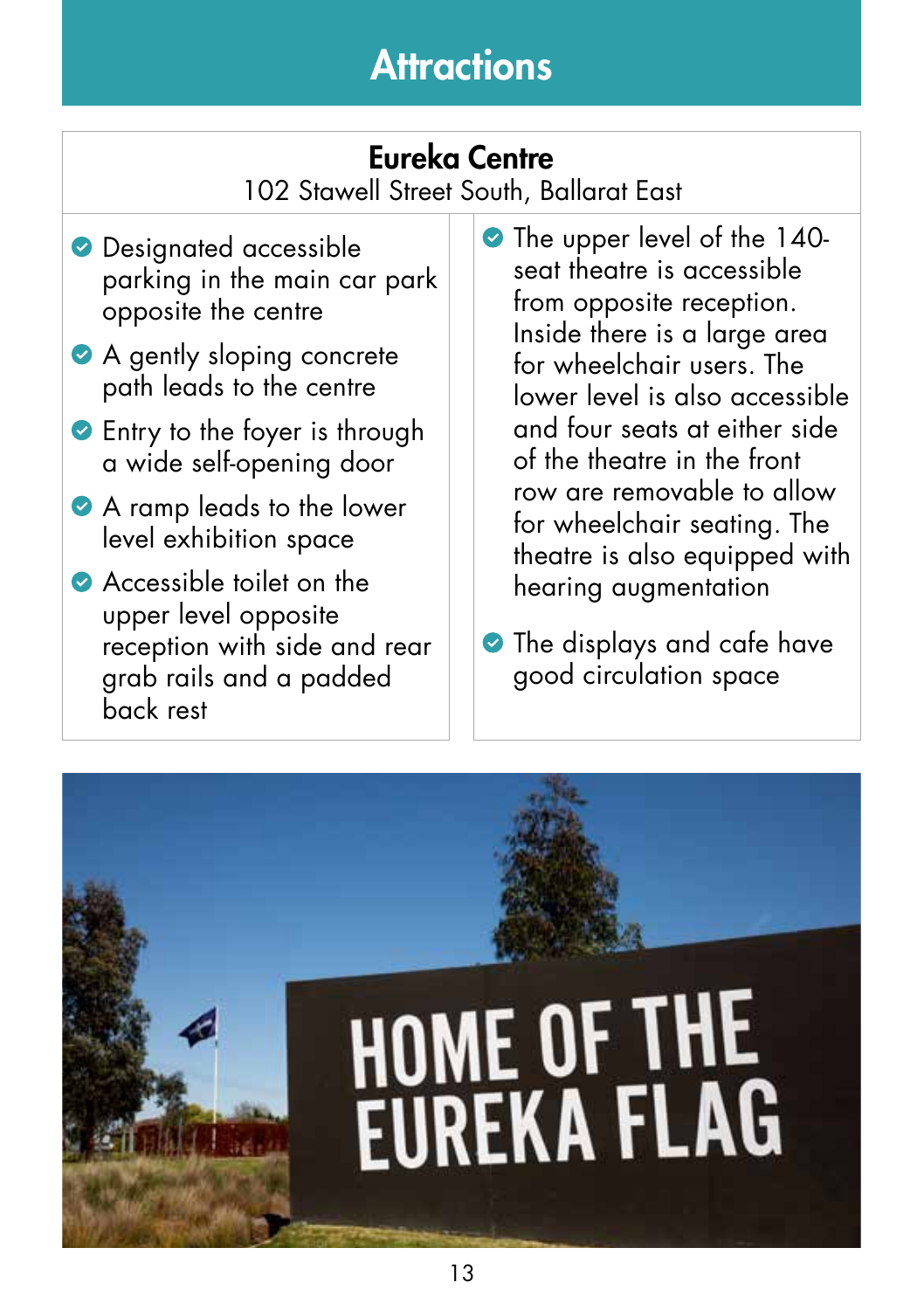#### Kittelty's at the Art Gallery of Ballarat

40 Lydiard Street North, Ballarat

- The front door is a heritage entry with a narrow door and three steps
- Accessible entry is available via the art gallery foyer after  $10<sub>nm</sub>$
- The interior is compact with best accessible seating for a wheelchair, mobility device user and parents with prams inside the gallery entrance

#### Lola at The Provincial Hotel

121 Lydiard Street North, Ballarat

- Accessible parking in the car park off Ararat Street
- Accessible entry off Ararat **Street**
- **Two accessible toilets with** side and back rails and a backrest

### Hydrant Food Hall

3 McKenzie Street, Ballarat

- Access to the cafe is difficult due to the pathway. The approach is narrow with clearance between the power poles and walls being 810mm
- Roadway to the sidewalk requires negotiation of a bluestone curb
- The cafe's front door is electronically operated with push buttons inside and outside the building
- Fully accessible bathroom with left-hand transfer, side and rear handrails, padded backrest, and handbasin with a lever mixer tap

#### Fika

36A Doveton Street North, Ballarat

- The entrance is level and wide
- Ample room to access the counter and a choice of seating
- **8** No accessible toilet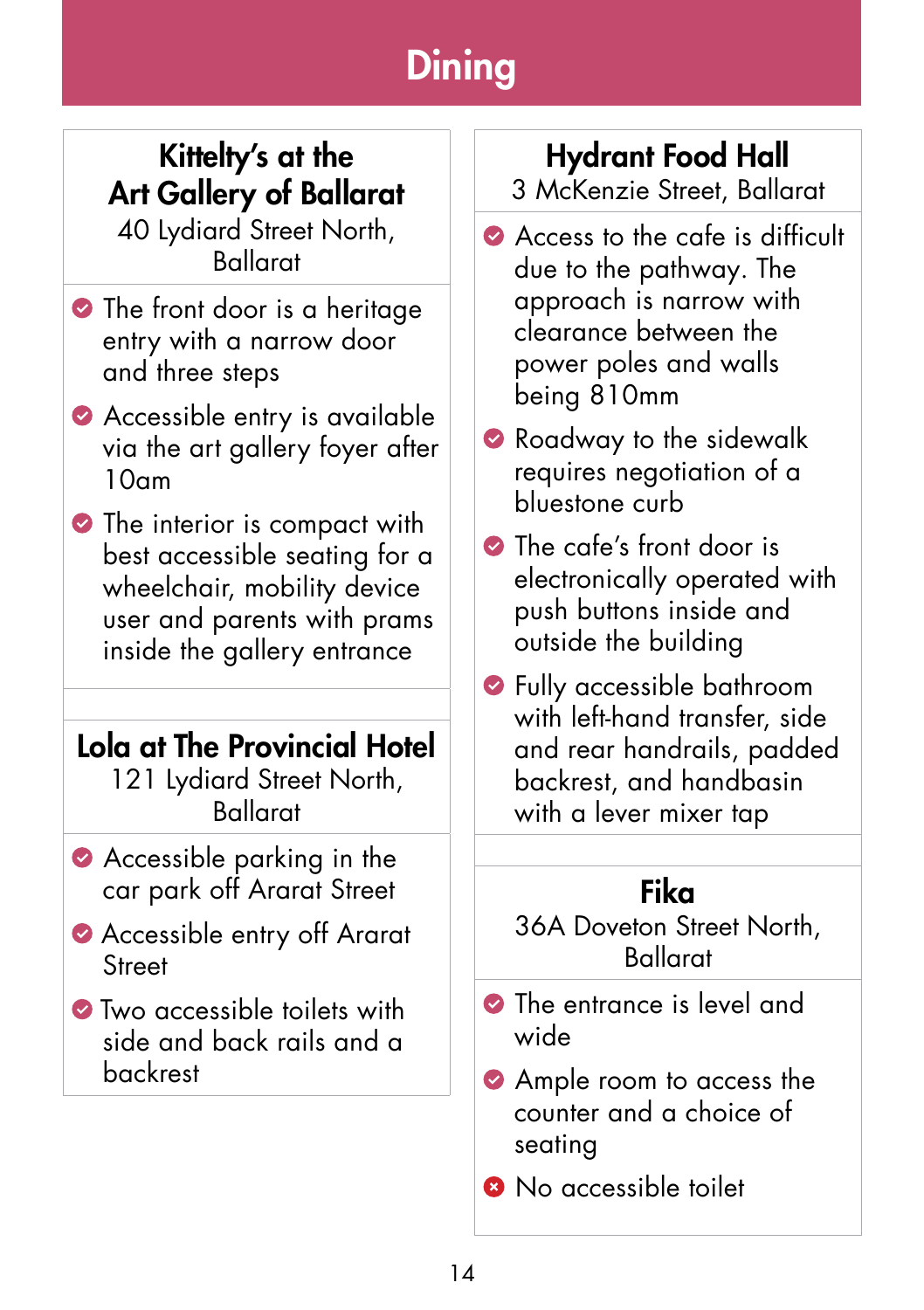### The Lake View Hotel

22 Wendouree Parade, Lake Wendouree

- **Entry is through the wide** main door
- Both the bar and bistro are spacious and provide room to move easily
- All tables have movable chairs
- Accessible toilet facility with side and rear handrails and a padded backrest
- Alfresco dining available on the footpath

#### Boatshed Restaurant

27A Wendouree Parade, Lake Wendouree

- Both internal and outside dining areas are open with ample room
- The tables and chairs in both locations are accessible for wheelchair users and people using mobility devices
- **3** Toilet facilities are limited with a male and female non-accessible facility

### The Yacht Club

18 Wendouree Parade, Lake **Wendouree** 

- **•** Two disabled parking bays at the front of the club and access from a short, level path
- Accessible toilet is available on the outside of the building. There is a combined toilet and accessible shower with a folddown seat off the entry foyer
- The interior has a full bar and dining with space to negotiate the full length
- Access to the outside area is through wide double doors with level entry
- Chairs are movable allowing a choice of dining options

### Saigon Allee

30 Armstrong Street North, Ballarat

- Open design with a large door, level street entry and spacious interior
- **Moveable seating providing** a choice of seating options
- **8** No accessible toilet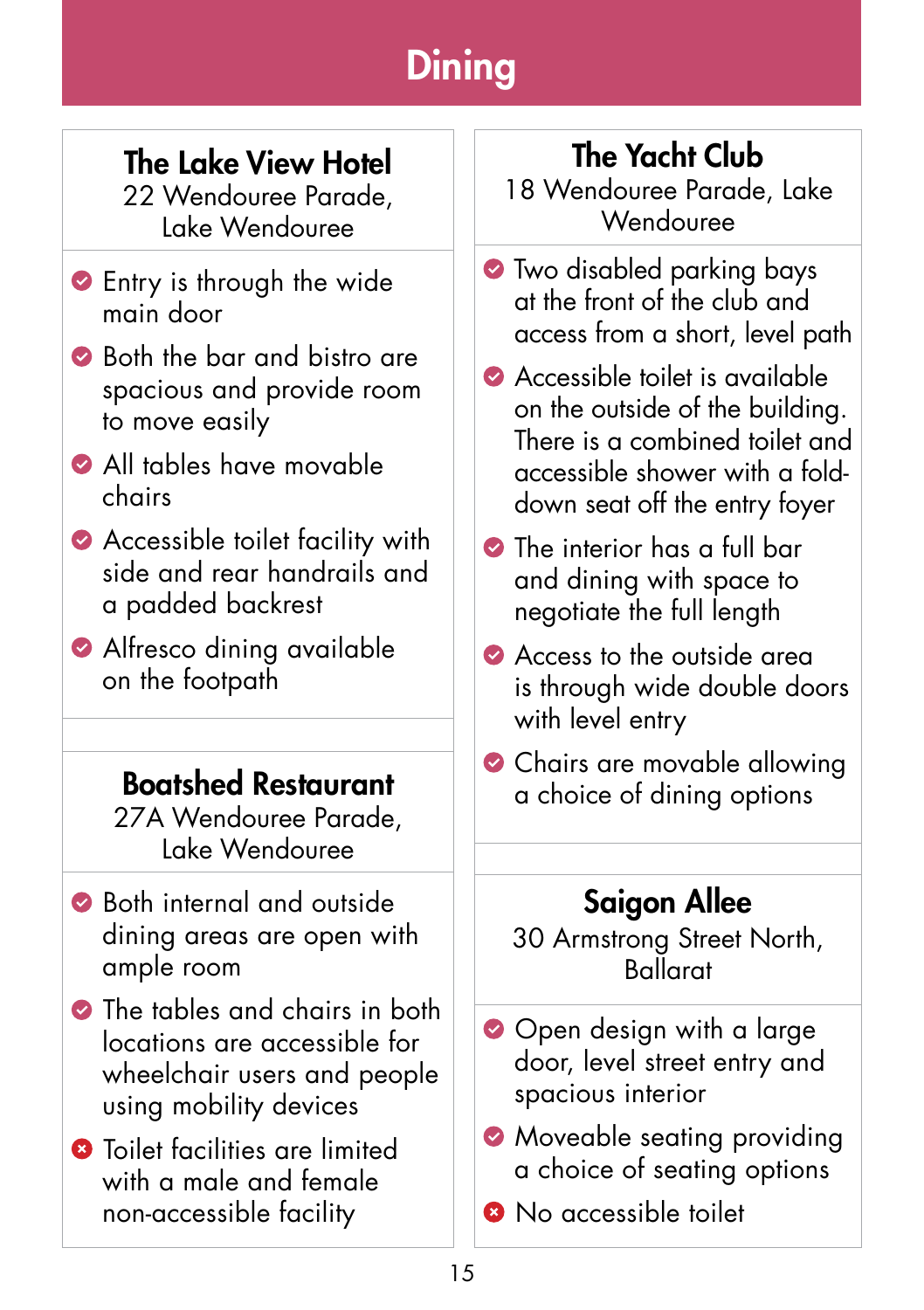### Cafe Sidra

321 High Street, Learmonth

- Cafe entry is through a large door with level entry from the footpath
- **O** Internally, the cafe is spacious with a large choice of seating areas including the back veranda
- **•** The lower garden/function area is accessible from a gate at the side of the cafe
- The surface in the garden is fine, hard packed gravel
- Accessible toilet is available off the verandah

#### The Western Hotel

1221 Sturt Street, Ballarat

- **•** The layout is open with easily movable chairs and a wide range of seating options
- An accessible toilet is available and there is an accessible car park located in a private parking area at the rear of the hotel

### Golden City Hotel

427 Sturt Street, Ballarat

- All areas are well laid out with easy access and a wide choice of seating
- **Chairs are easily removed** to suit wheelchair patrons
- Accessible toilet off the bistro area with side and rear handrails, lever basin tap, and a baby change table
- Outside dining area has open-ended tables suiting wheelchair patrons
- **<sup>3</sup>** First floor function venue is not accessible

#### Hop Temple

Rear of 24-28 Armstrong Street North, Ballarat

- The design is open and it can be entered either through the side door or, when open, large double doors that open directly on to the lane
- **Accessible toilet with side** and rear bars and a padded backrest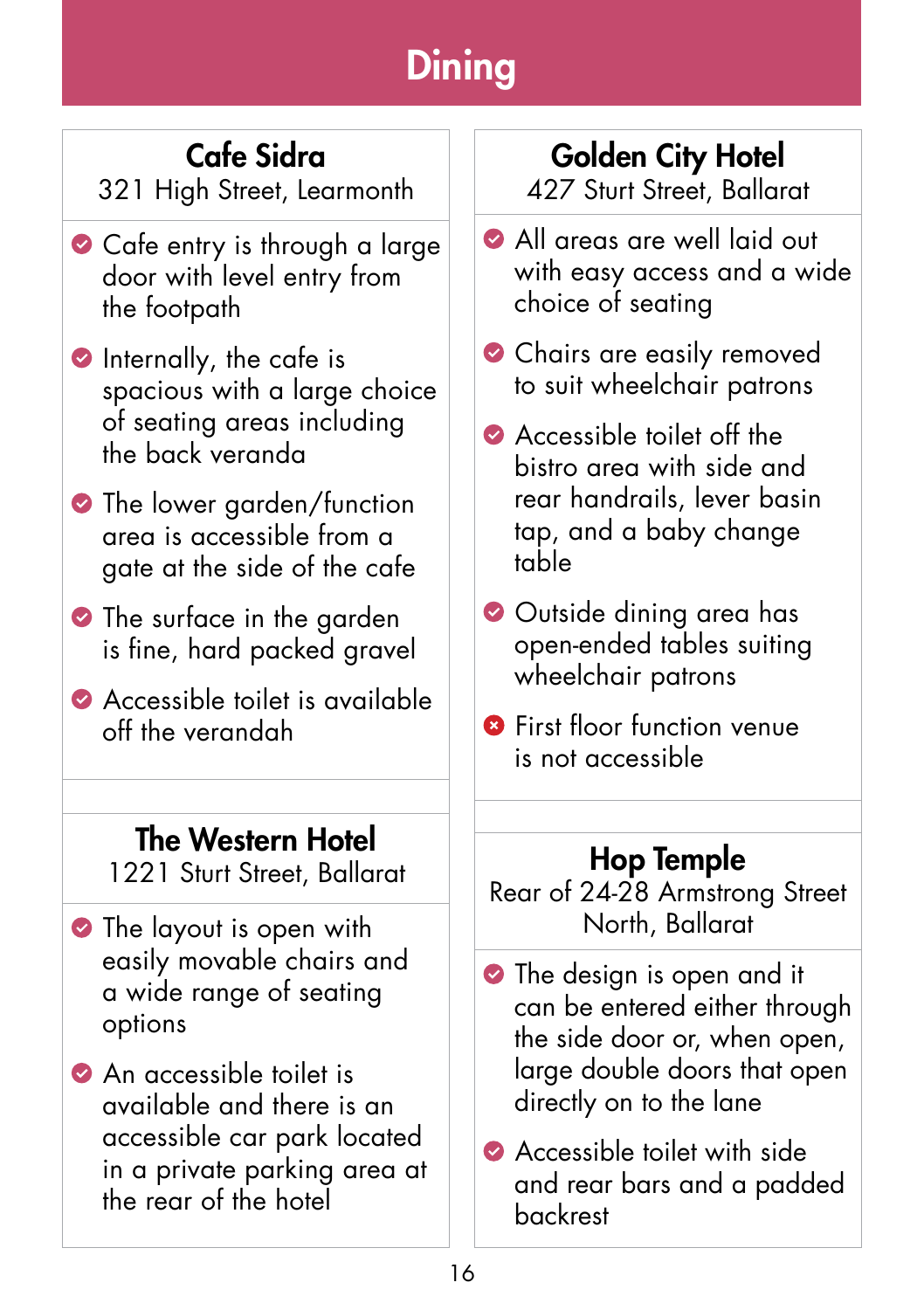

Craig's Royal Hotel 10 Lydiard Street South, Ballarat

- **O** The hotel has a lift to service the first and second floors
- **•** The lounge and gallery have a tiled floor
- **•** The tables and chairs are all movable, giving options for wheelchair patrons
- **•** The wine bar has a short pile carpet floor and the tables and chairs are movable
- Accessible toilet in the gaming room which services the entire hotel

### The Lane

(part of The George Hotel) 27 Lydiard Street North, Ballarat

- The floor is tile and polished concrete
- **Public areas are all** accessible with one accessible toilet located on the ground floor
- **•** The bar and main dining areas are spacious and easy to move around with a variety of seating options

### Zambrero

- 22 Armstrong Street North, Ballarat
- Open plan with ample room for people using wheelchairs or mobility devices
- **Q** Large gaps between the tables make it an ideal location for parents with prams
- **Accessible toilet with** side and rear rails and a backrest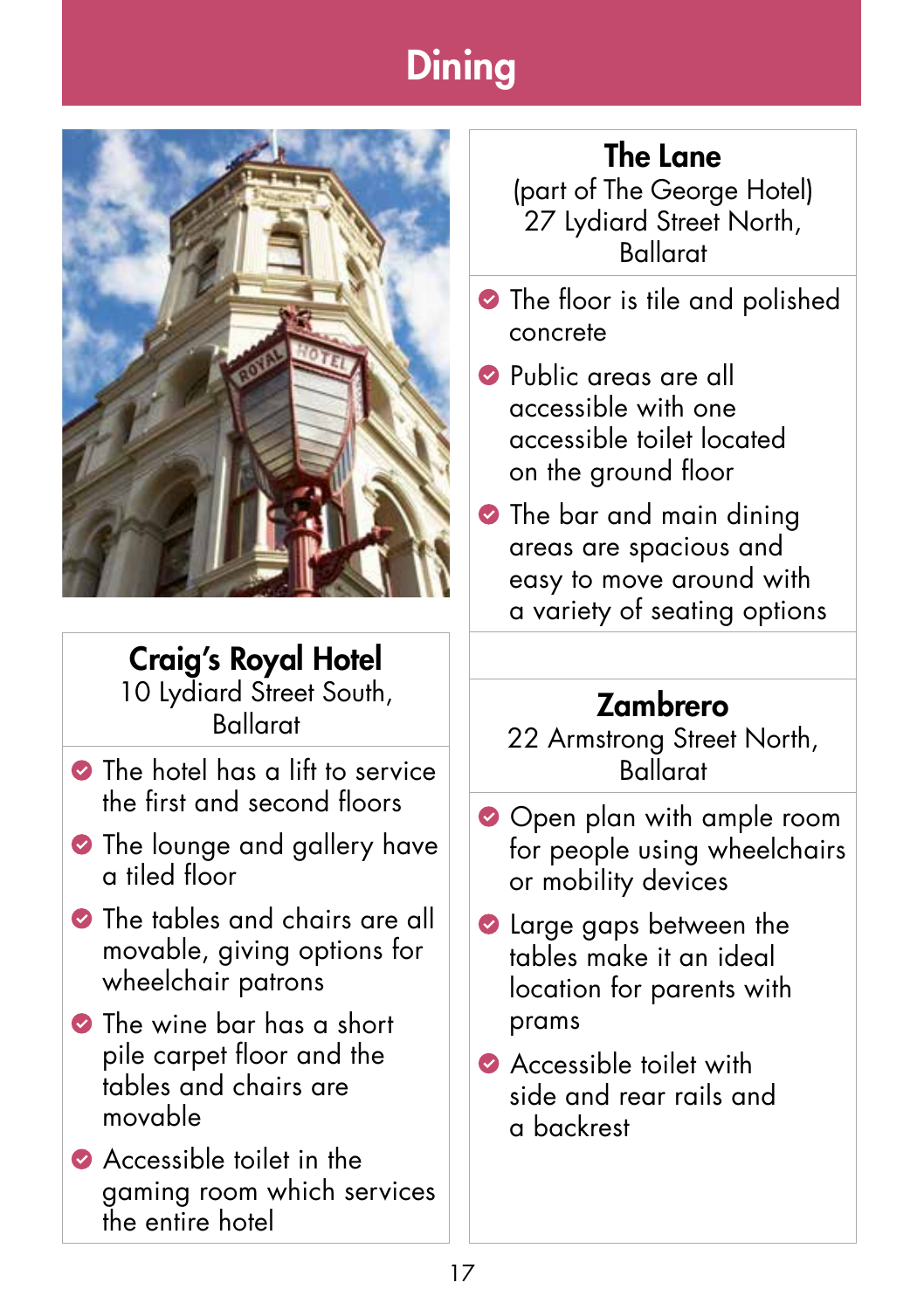#### The Forge Pizzeria and Housey Housey

14 and 12 Armstrong Street North, Ballarat

- The Forge is accessed through a wide level door
- The interior is spacious, allowing for easy navigation
- The furniture is also movable, allowing for flexible seating allocation
- Curbside dining space with level access and movable furniture
- Accessible toilet with side and rear handrails, hand basin with a level mixer tap, and a sloping mirror
- **S** Function space Housey Housey is accessed via a large doorway from Armstrong Street or via The Forge
- The space is open with furniture arranged as required
- The integrated sound and lighting system allows control of sound and light by zone and provides a hearing loop
- Accessible bathroom is shared with The Forge

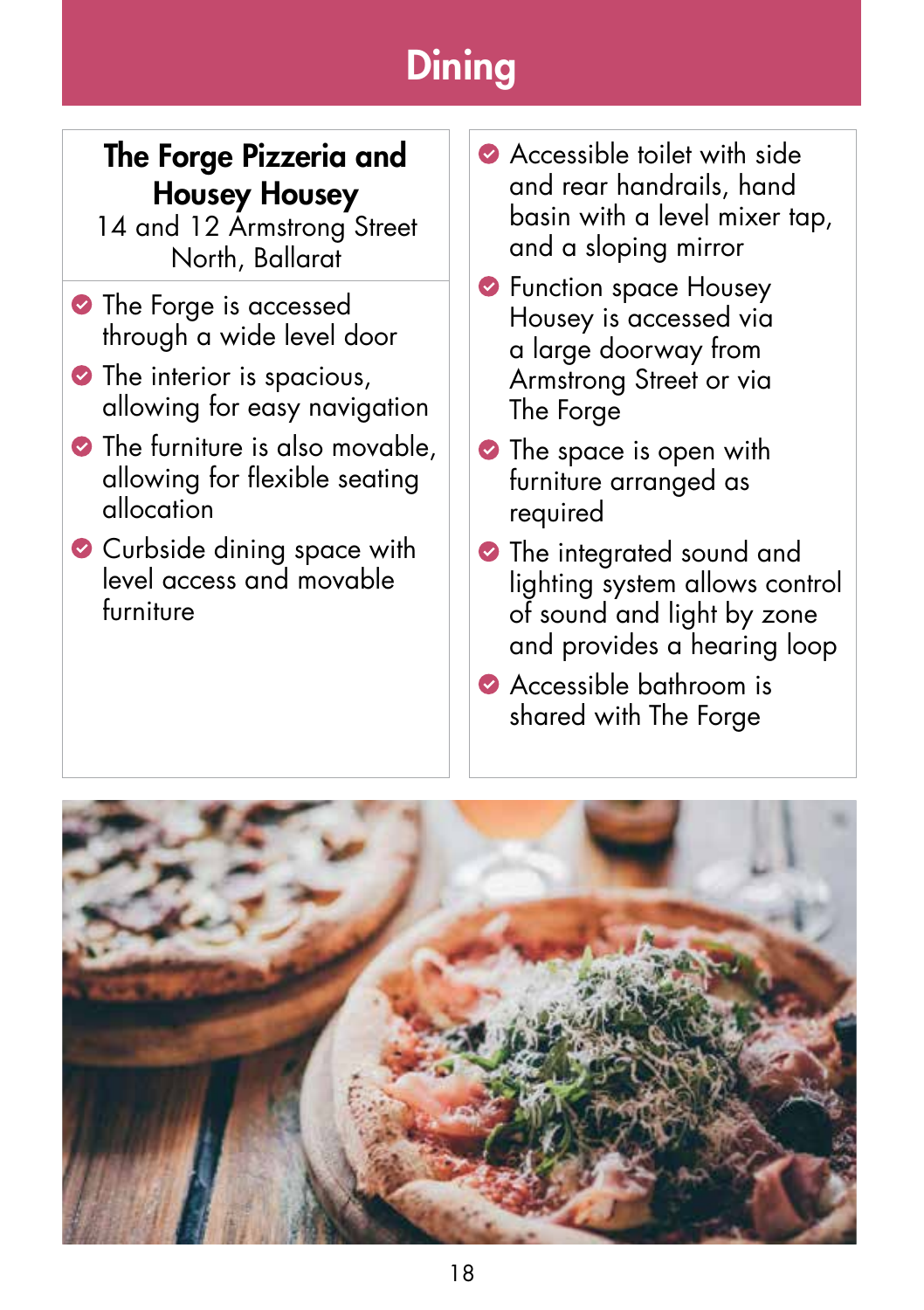### The George Hotel

27 Lydiard St North, Ballarat

- Accessible entry to the hotel is via The Lane
- One accessible room with a queen and single bed. Both beds provide under bed clearance for a patient hoist
- **The room also has a roll-in** shower and a fixed shower seat

#### Heritage on Lydiard 15 Lydiard Street North,

Ballarat

- One room with a queen bed with 100mm clearance under the bed
- The room has a roll-in shower and fixed shower seat
- **•** There is a lounge area and writing desk that provides knee clearance
- **Power points can be difficult** so bringing a desktop board is recommended

### BIG4 Ballarat Goldfields Holiday Park

108 Clayton Street, Ballarat

- **•** Two fully self-contained accessible family cabins, each with a full roll-in shower/wet room
- Wide doorways give access to the master bedroom and the bunk bedroom
- The cabins cater for up to six people
- A large parking bay is provided next to the cabins. The bays are long and will accommodate a rear loading van or a car and trailer
- **There** is also an accessible bathroom in the main amenities block
- **•** The site is flat with asphalt pathways throughout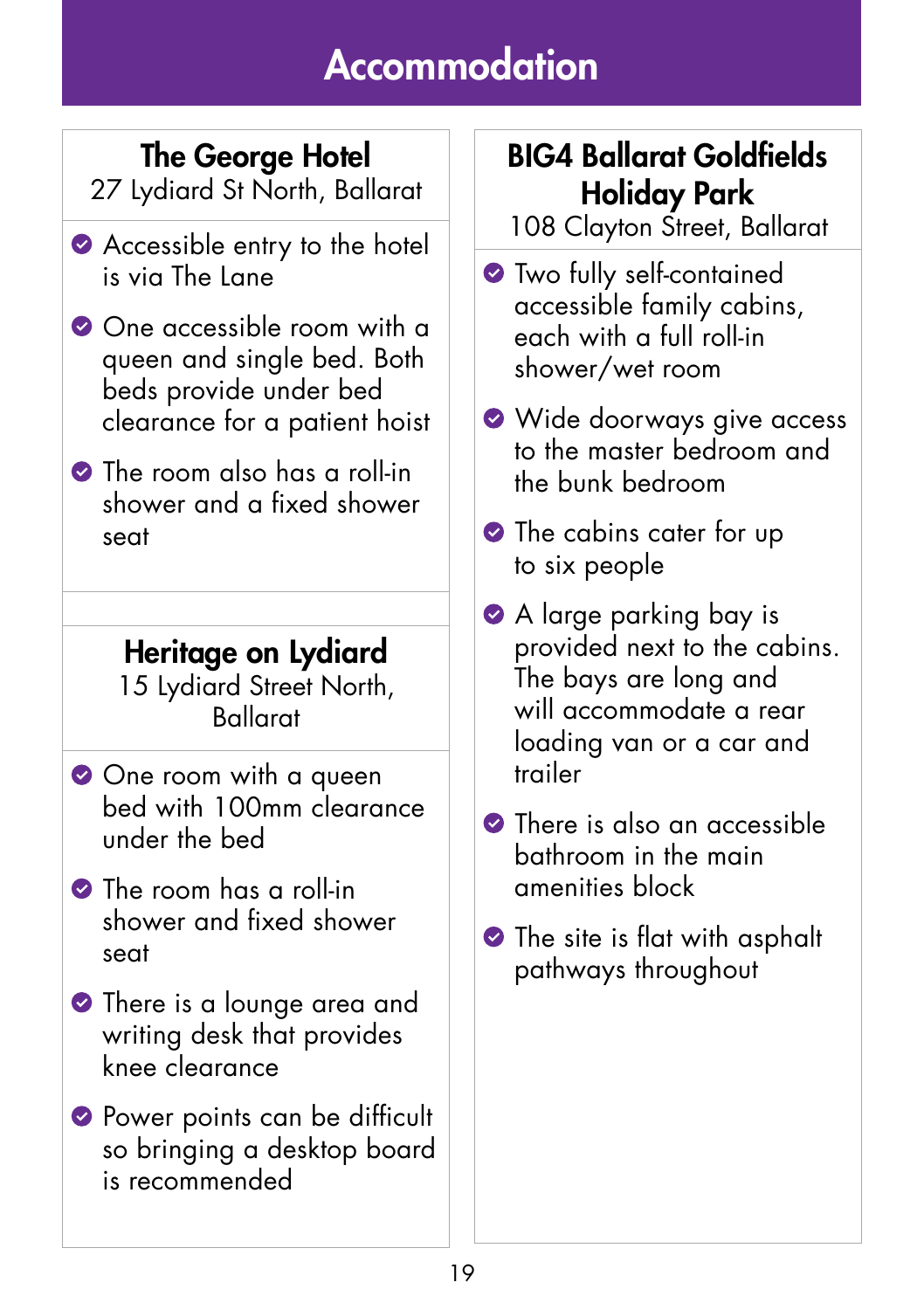### Ballarat Primavera

213 Daylesford Road, Ballarat

- The house consists of four spacious rooms, each with an ensuite. Can be rented as a whole building or by individual rooms
- **Purpose-built bathroom** consists of an accessible toilet with handrails at the side and back and a padded backrest
- **◆ Bathroom is large with ample** wheelchair space
- Handbasin has a level mixer tap and clear space below it
- Shower is equipped with a fold-down shower seat and an easy to reach lever mixer tap
- **O** The bathroom is accessible from the main hall or the bedroom and can be used as an ensuite or communal bathroom
- The additional three bedrooms are all very spacious and all have large bathrooms. They are not equipped with toilet bars or shower chairs, but may be suitable for some people with a disability
- **•** Three portable shower chairs available on request
- **2** Large living areas consisting of a kitchen/ dining area, lounge and a second dining area
- **•** There is also an indoor lap pool (not fully accessible), gymnasium, lock-up garage and outdoor dining area
- The property provides direct access to the Yarrowee Trail and the Ballarat Information Centre has a TrailRider allterrain wheelchair which can be borrowed for the duration of a stay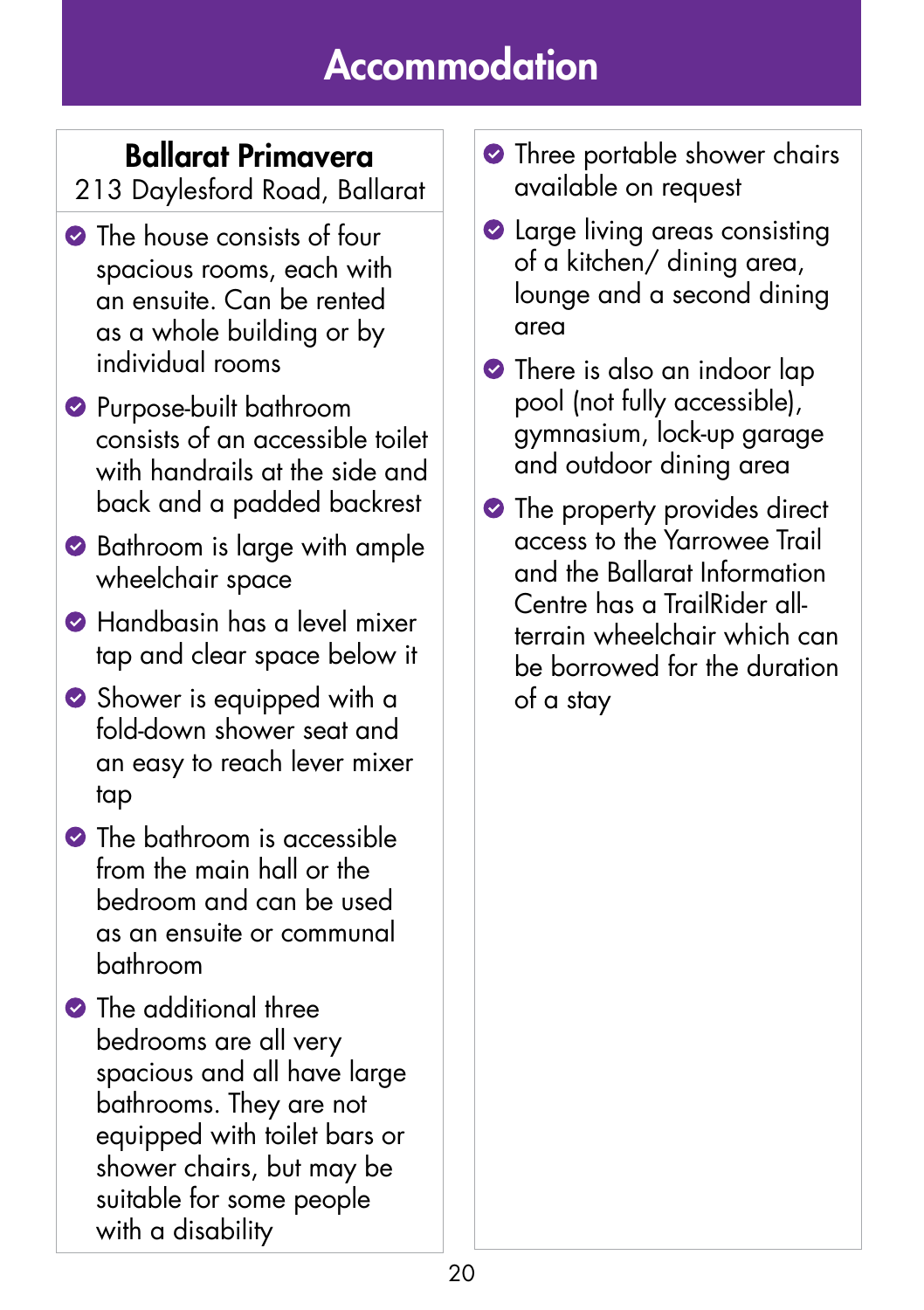### The Provincial Hotel

121 Lydiard Street North, Ballarat

- **O** Two two-bedroom accessible apartments with separate living areas, a kitchen and dining area
- **•** The master bedroom features a deluxe king size bed with an oversized ensuite and the second bedroom features deluxe twin beds
- The main bathroom is fully accessible with a roll-in shower, generous fold-down shower chair and easy to reach controls. It also has a fully accessible toilet with handrails and backrest plus a full-sized spa bath

## Sovereign Hill Hotel

Magpie Street, Ballarat

- Sits on the same site as Sovereign Hill with an entrance off Magpie Street
- **O** Designated disabled parking space at reception
- A brick path/ramp leads to reception
- **O** The hotel restaurant is behind the reception counter, which has a lower height bench with knee clearance at the side
- **Accessible toilet off the** servery
- **O** Disabled parking outside the accommodation wing
- **O** The hotel has two accessible units with full roll-in shower
- **•** There is a third unit with the same facilities but it also has an adjoining room for a carer or family member
- **O** The toilets have side and rear rails with a padded backrest. Each unit has a private outdoor deck with ramped access
- Ramped brick pathways give access to the full hotel site
- The easiest access to Sovereign Hill is gained by driving down to the main entry and parking in the disabled bays provided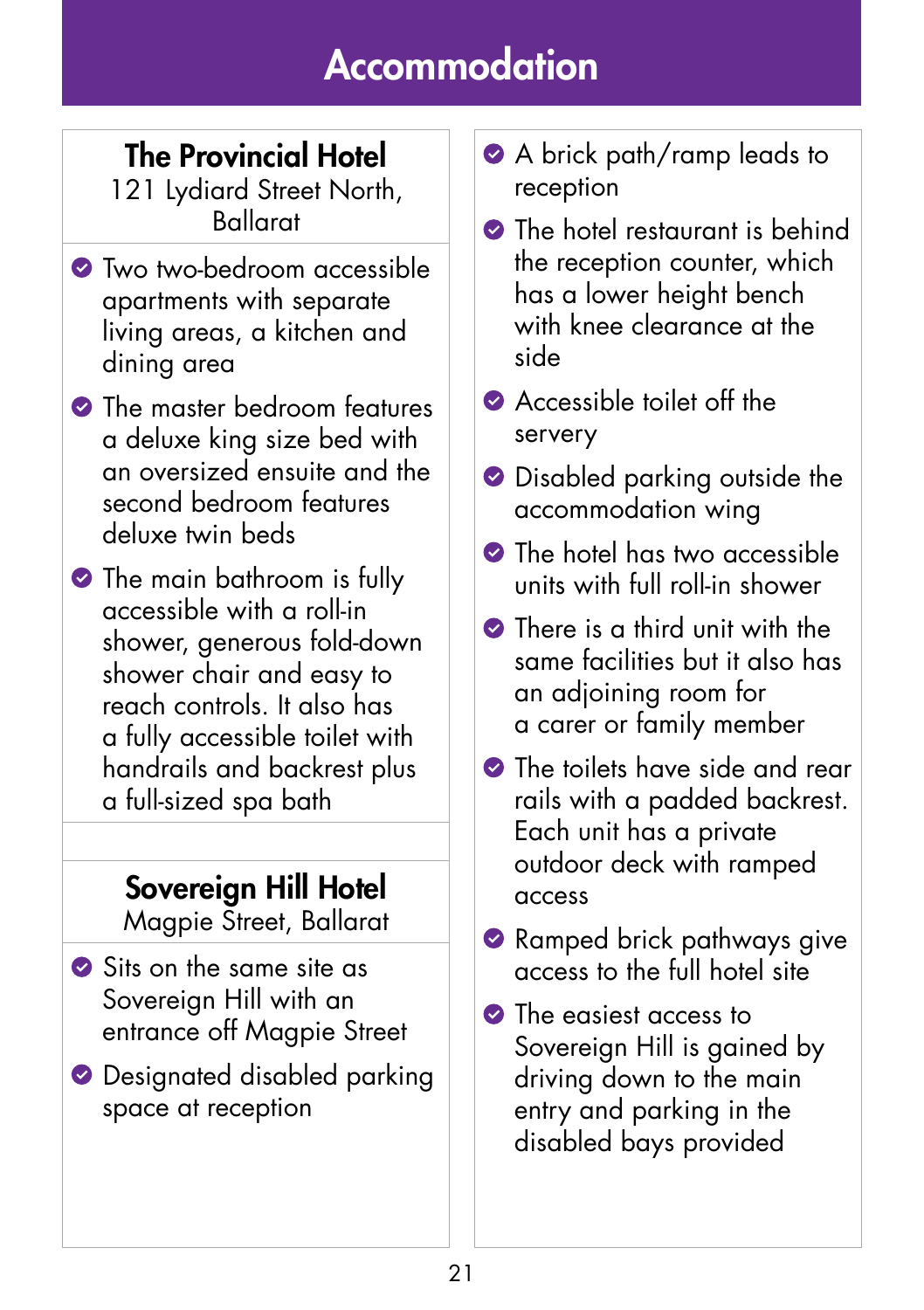#### Cave Hill Creek 110 The Glut Road, Raglan

- **Main buildings are all** wheelchair accessible with large level entry doors
- **•** The Lake View Lodge's ensuite rooms all have single beds that allow for wheelchair transfer
- Group accommodation facility that can host up to 140 people
- **•** The glamping village has one tent with full ramped access. The bedding configuration can be changed to suit customer needs
- The glamping village is serviced by an amenities block adjacent to the accessible tent
- **Communal accessible toilet** that services the lodge
- **O** The amenities block has a full wet room/roll-in shower with a large fold-down seat and detachable shower rose
- **•** This property is geared to groups and camps with a variety of outdoor experiences. It has tailored those experiences to cater for people with a disability, including climbing, bushwalking with a TrailRider, canoeing and team-building experiences
- **Programs are tailored to** the group's needs, with equipment brought in to suit the group

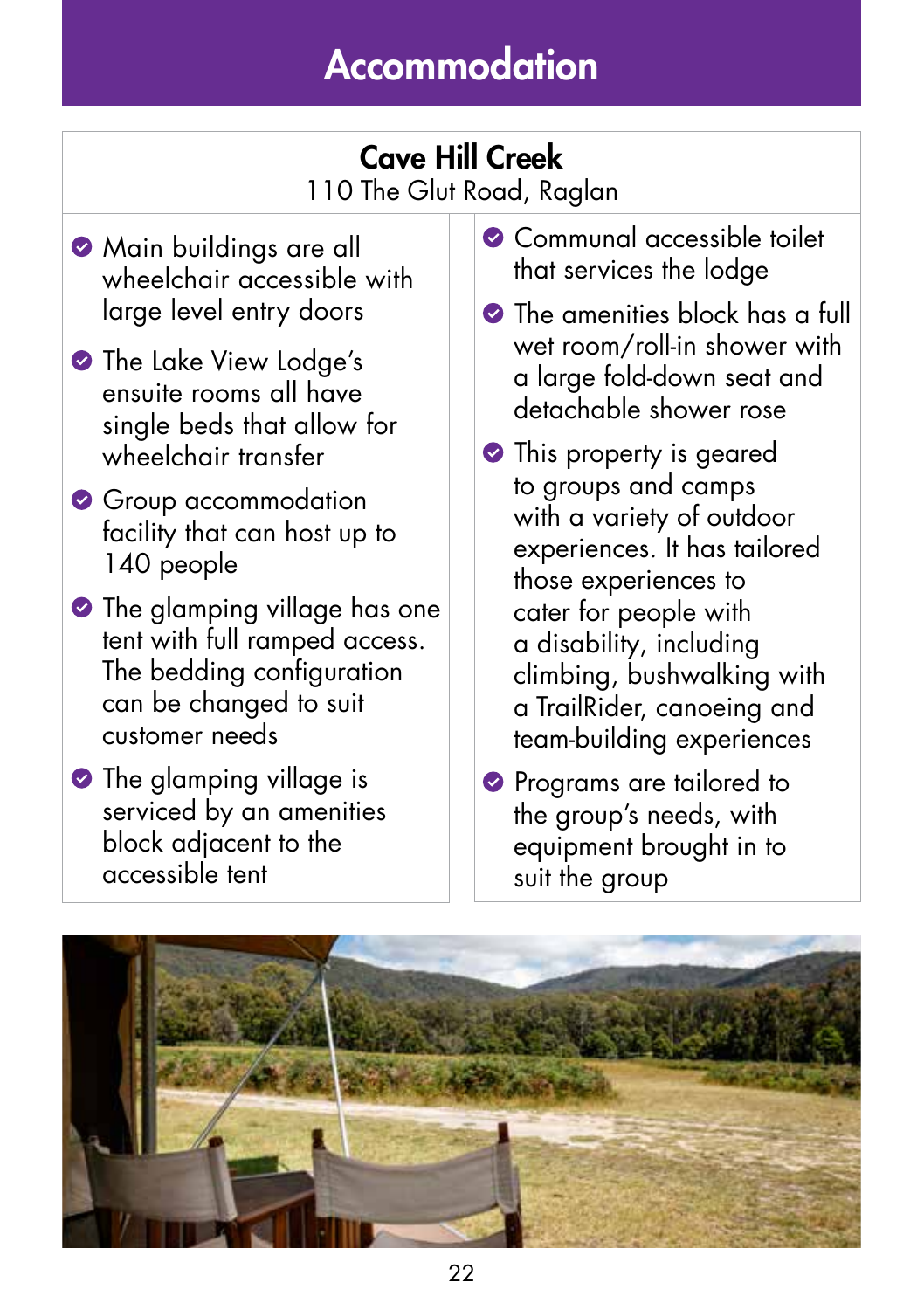### RACV Goldfields

1500 Midland Highway, Creswick

- Six designated disabled parking spaces either side of the main entry
- **•** The entry is flat and wide with a spacious foyer and reception desk. There is an accessible toilet located off the main reception area
- **S** Five accessible rooms all adjoin a standard room making the resort suitable for families or travellers with a disability bringing carer support
- Each accessible room has a queen bed and two single beds
- The combination of rooms makes this resort suitable for teams or large groups
- Bathrooms have a full roll-in shower/toilet area with side bars and a bath
- Rooms have a balcony with ramps over the sliding door sill
- **•** The public spaces are all open and easy to navigate
- **•** The main dining room has ramped access next to the window
- **The resort has full** conference facilities with another accessible toilet in the conference wing
- **•** Hearing loops can be provided as part of a conference package
- **•** The resort has a small pool. There is no lift access into the pool however there is stepped access into the shallow section and then into the main pool
- **O** The resort adjoins a network of off-road cycle trails. There is a fully lockable bike storage area that has ample room for the storage of handcycles. The resort also provides trailer storage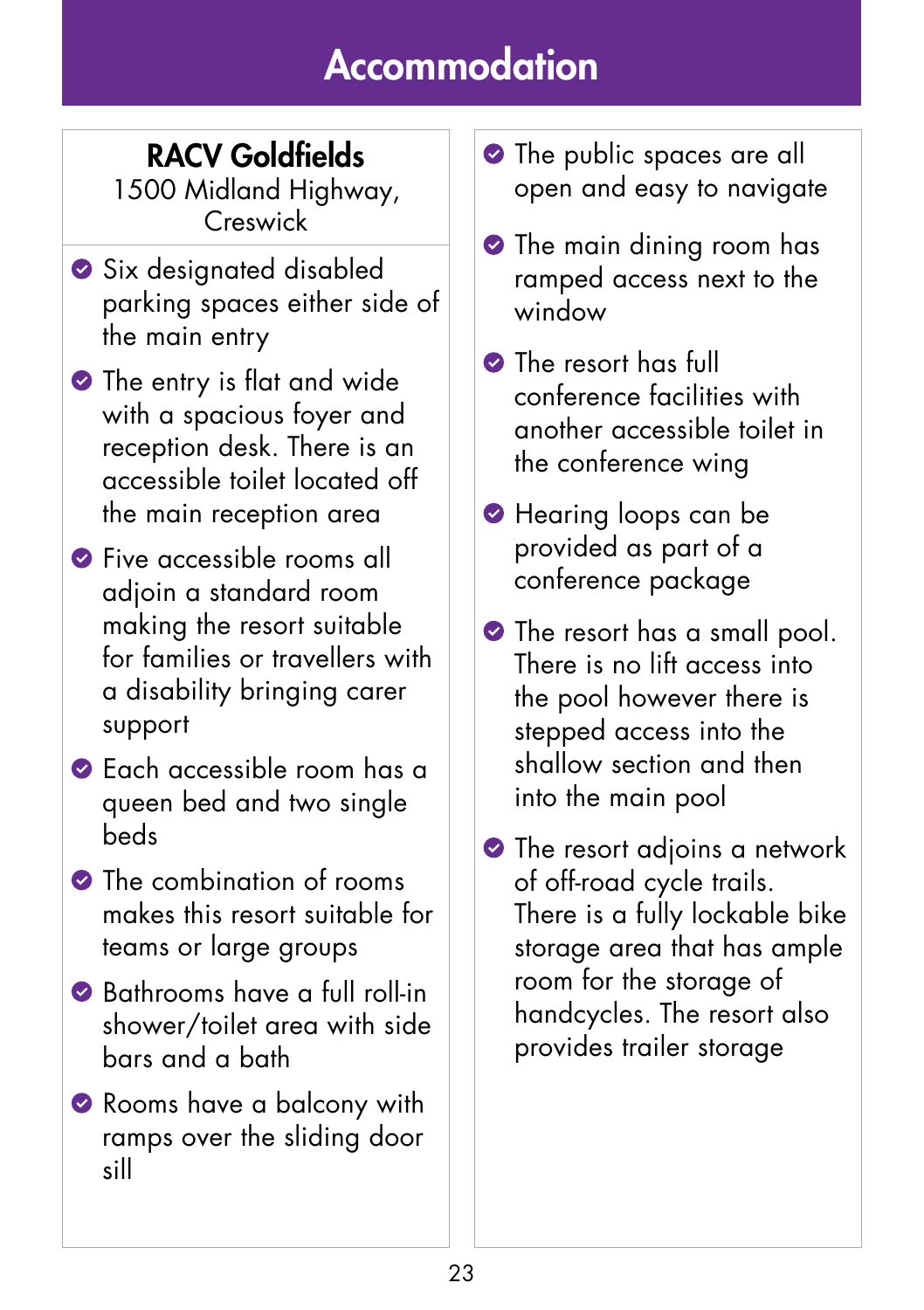#### Sovereign Park Motor Inn 223 Main Road, Ballarat

- **O** One fully accessible room (queen bed and a single bed)
- **O** The bathroom is a full wet room
- **•** The shower has a removable shower rose, grab rails and portable shower chair, and the toilet has a side grab rail
- **•** Parking is available outside the unit with a short but steep ramp up the curb
- **Entry to the unit is level**
- There are steps into reception so guests should call on arrival and paperwork will be brought out
- The accessible entry into the restaurant is at the far end of the building off the public car park
- There is a ramp to selfopening double doors to give access to the bar and restaurant
- **An accessible toilet facility** is located in the main dining room
- **C** The hotel has three conference rooms, two of which are fully accessible
- **•** There is an accessible toilet adjacent the conference facility

#### Bell Tower Inn

1845 Sturt Street, Alfredton

- **•** Two accessible rooms, each with a queen bed and a single bed
- **Bathrooms have handrails** near the toilet and shower
- Showers are walk-in and shower chairs are available
- Ramps are available into the rooms, reception area and restaurant
- **•** Parking is available in front of the rooms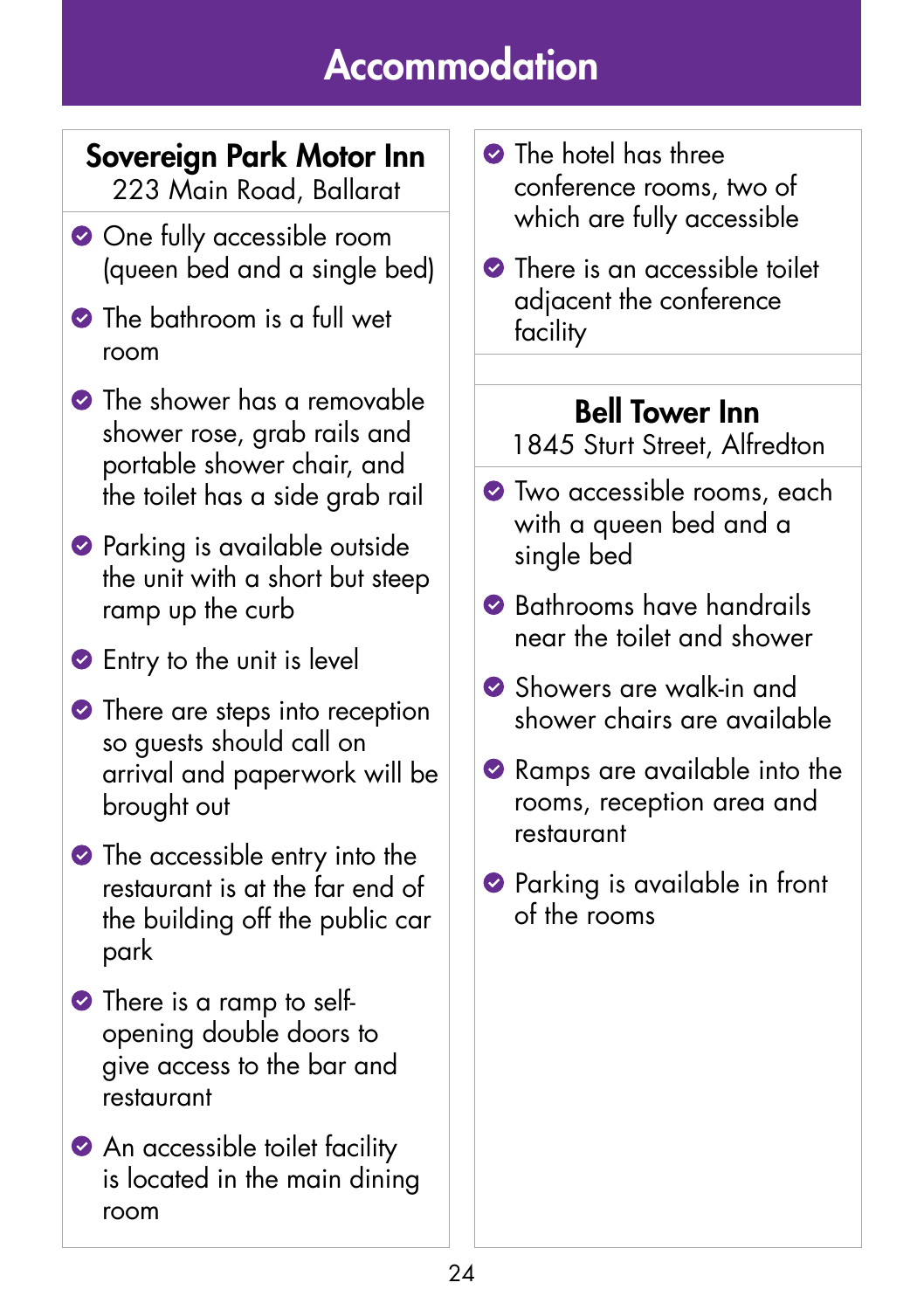## Public Amenities



### Ballarat Town Hall

(Ballarat Information Centre and Changing Places restroom) 225 Sturt Street, Ballarat

- **C** The Ballarat Information Centre is located at the rear of Town Hall (parking available off Bath Lane)
- **O** It has an Adult Change Room with full service hoist and a non-peninsular toilet. It is situated near Sturt Street and Ballarat's main dining precinct
- **C** These facilities are accessed after hours with a MLAK key
- **C** The Visitor Centre can be accessed from the rear of the Town Hall through selfopening doors and is well laid out with easy access to brochures and staff
- Access to the Town Hall's upper level is via a lift in the foyer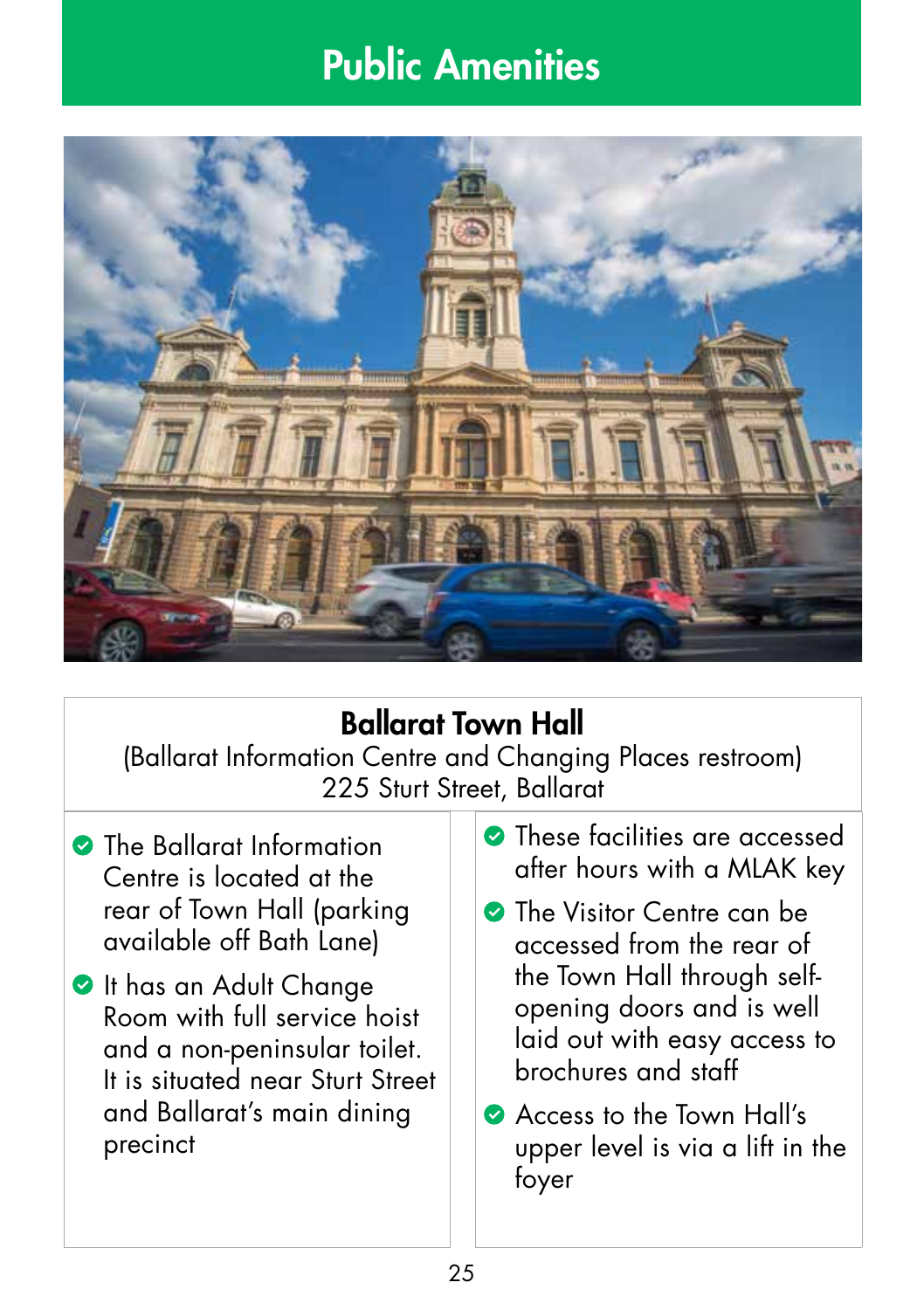## Public Amenities



### Ballarat Train Station

Lydiard Street North, Ballarat

- **•** The train station has easy access from the bus exchange and from the drop off points
- **•** The bus exchange has full TGSI tiles leading to the main platform and into the ticket office
- **The ticket and information** windows are equipped with hearing loops and communication cards
- **The accessible toilet has** been upgraded to new standards. The existing toilet height, handrails and basin are compliant
- Access to the second platform is via the pedestrian crossing over the rail tracks in Lydiard Street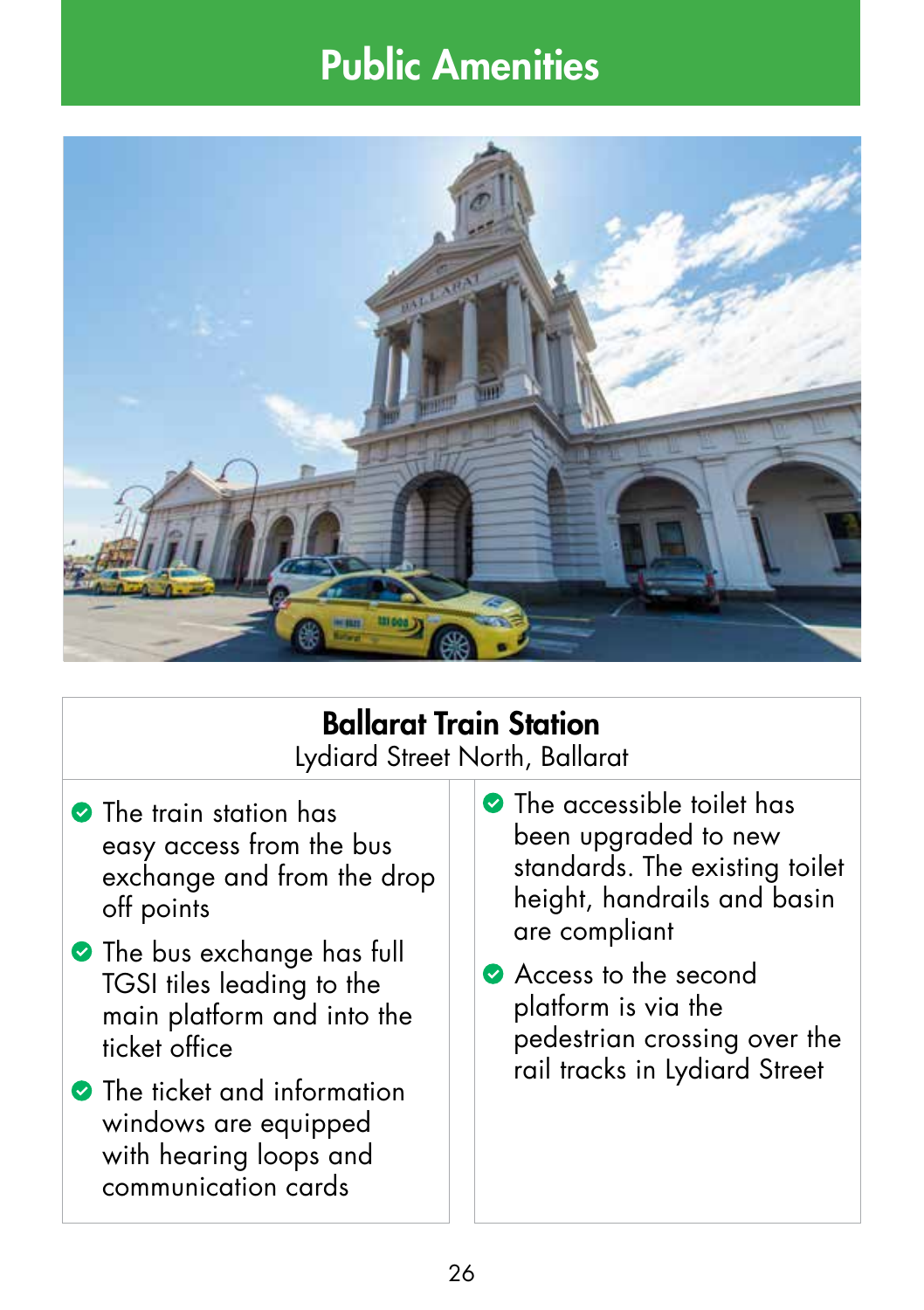#### Disability services

For information about disability services in the Ballarat area, phone the Commonwealth Respite and Carelink Centre on 1800 052 222. For people with a hearing impairment, dial 1800 555 677 using your TTY then ask for 1800 052 222 through the National Relay Service.

### Adult Changing Facilities/Places

A state-of-the-art Adult Changing Facility, including hoist equipment and a height-adjustable change bench, is available at the back of the Ballarat Town Hall in Bath Lane. Users are to provide their own hoist slings. Other Adult Changing Facilities are available at Stockland Wendouree and the Ballarat Aquatic and Lifestyle Centre. Adult Changing Places are located at the Victoria Park Inclusive Play Space, Ballarat Sports Events Centre, and Mars Stadium (portable Marveloo).

### Public bus service

CDC Ballarat provides fully accessible, air-conditioned, low floor buses. The buses can be lowered to the kerb and a ramp provided to accommodate wheelchairs, strollers, walking frames and some small scooters. For bus timetables and maps, visit cdcvictoria.com.au Public Transport Victoria's Access Travel Pass and Scooter and Wheelchair Travel Pass are accepted on this public transport service. For details, www.ptv.vic.gov.au